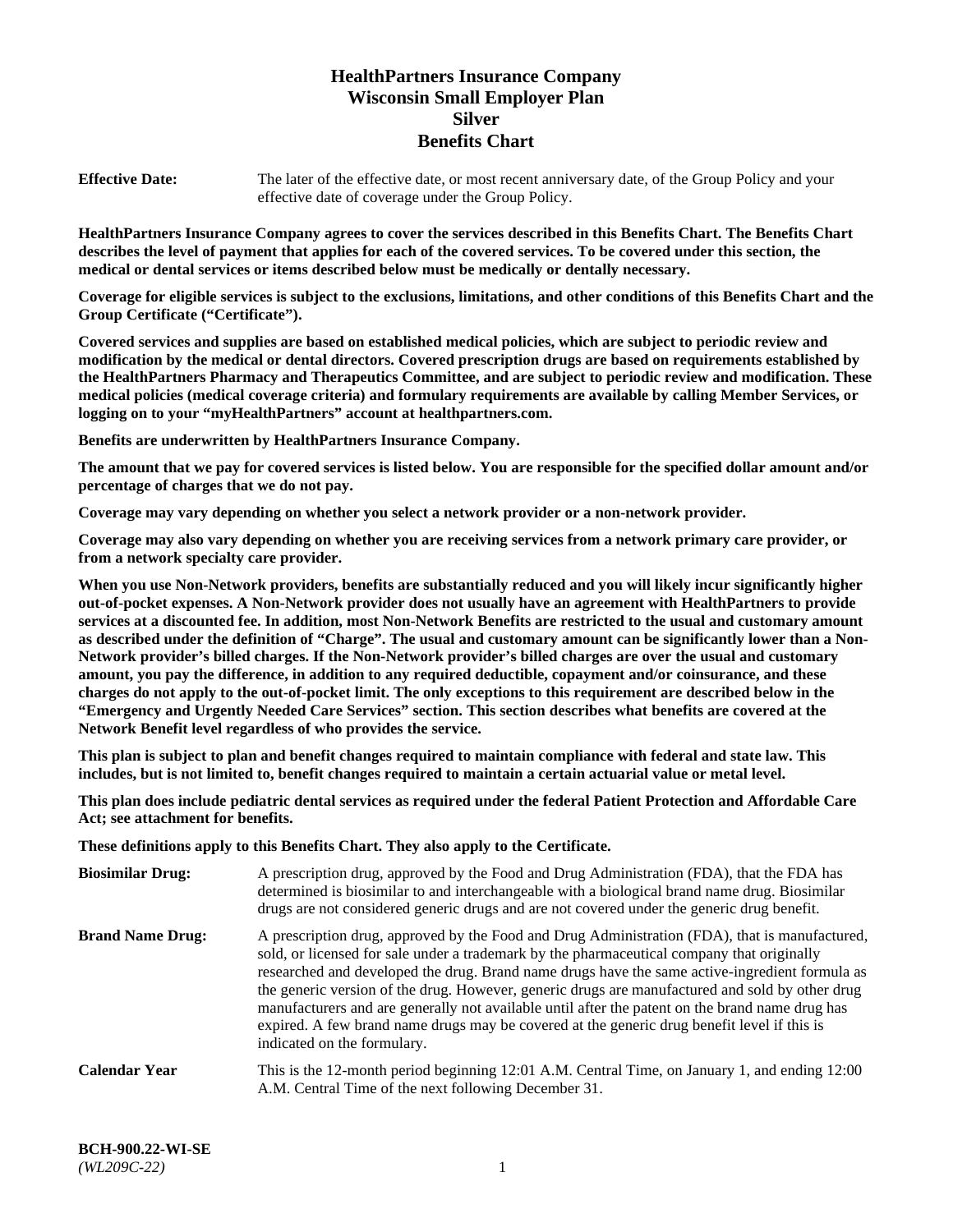| <b>Charge:</b> | For covered services delivered by a network provider, this is the provider's discounted fee for a<br>given medical/surgical service, procedure or item.                                                                                                                                                                                                                                                                                                                                                                                                                                                                                                                                                                 |
|----------------|-------------------------------------------------------------------------------------------------------------------------------------------------------------------------------------------------------------------------------------------------------------------------------------------------------------------------------------------------------------------------------------------------------------------------------------------------------------------------------------------------------------------------------------------------------------------------------------------------------------------------------------------------------------------------------------------------------------------------|
|                | For covered services delivered by non-network providers, a contracted rate may apply if such<br>arrangement is available to HealthPartners.                                                                                                                                                                                                                                                                                                                                                                                                                                                                                                                                                                             |
|                | For the usual and customary charge for covered services delivered by non-network providers, our<br>payment is calculated using one of the following options, depending on availability: 1) a<br>percentage of the Medicare fee schedule; 2) a comparable schedule if the service is not on the<br>Medicare fee schedule; or 3) a commercially reasonable rate for such service if a fee schedule is<br>not available.                                                                                                                                                                                                                                                                                                   |
|                | The usual and customary charge is the maximum amount allowed that we consider in the<br>calculation of the payment of charges incurred for certain covered services. You must pay for any<br>charges above the usual and customary charge, and they do not apply to the out-of-pocket limit.                                                                                                                                                                                                                                                                                                                                                                                                                            |
|                | A charge is incurred for covered ambulatory medical and surgical services, on the date the service<br>or item is provided. A charge is incurred for covered inpatient services, on the date of admission to<br>a hospital. To be covered, a charge must be incurred on or after your effective date and on or<br>before the termination date.                                                                                                                                                                                                                                                                                                                                                                           |
|                | Copayment/Coinsurance: The specified dollar amount, or percentage, of charges incurred for covered services, which we do<br>not pay, but which you must pay, each time you receive certain medical services, procedures or<br>items. Our payment for those covered services or items begins after the copayment or coinsurance<br>is satisfied. Covered services or items requiring a copayment or coinsurance are specified in this<br>Benefits Chart.                                                                                                                                                                                                                                                                 |
|                | For services provided by a network provider:<br>An amount which is listed as a flat dollar copayment is applied to a network provider's discounted<br>charge for a given service. However, if the network provider's discounted charge for a service or<br>item is less than the flat dollar copayment, you will pay the network provider's discounted charge.<br>An amount which is listed as a percentage of charges or coinsurance is based on the network<br>provider's discounted charges, calculated at the time the claim is processed, which may include an<br>agreed upon fee schedule rate for case rate or withhold arrangements.                                                                            |
|                | For services provided by a non-network provider:<br>Any copayment or coinsurance is applied to the lesser of the provider's charges or the usual and<br>customary charge for a service.                                                                                                                                                                                                                                                                                                                                                                                                                                                                                                                                 |
|                | A copayment or coinsurance is due at the time a service is provided, or when billed by the<br>provider. The copayment or coinsurance applicable for a scheduled visit with a HealthPartners<br>network provider will be collected for each visit, late cancellation and failed appointment.                                                                                                                                                                                                                                                                                                                                                                                                                             |
| Deductible:    | The specified dollar amount of charges incurred for covered services, which we do not pay, but an<br>enrollee or a family has to pay first in a calendar year. Our payment for those services or items<br>begins after the deductible is satisfied. For network providers, the amount of the charges that apply<br>to the deductible are based on the network provider's discounted charges, calculated at the time<br>the claim is processed, which may include an agreed upon fee schedule rate for case rate or<br>withhold arrangements. For non-network providers, the amount of charges that apply to the<br>deductible are the lesser of the provider's charges or the usual and customary charge for a service. |
|                | Any amounts paid or reimbursed by a third party, including but not limited to: point of service<br>rebates, manufacturer coupons, manufacturer debits cards or other forms of direct reimbursement<br>to an Insured for a product or service, will not apply toward your deductible, to the extent<br>permitted under state and federal law.                                                                                                                                                                                                                                                                                                                                                                            |
|                | Your plan has an embedded deductible. This means once an Insured meets the individual<br>deductible, the plan begins paying benefits for that person. If two or more members of the family<br>meet the family deductible, the plan begins paying benefits for all members of the family,<br>regardless of whether each Insured has met the individual deductible. However, an Insured may<br>not contribute more than the individual deductible toward the family deductible.                                                                                                                                                                                                                                           |
|                | All services are subject to the deductible unless otherwise indicated below in this Benefits Chart.                                                                                                                                                                                                                                                                                                                                                                                                                                                                                                                                                                                                                     |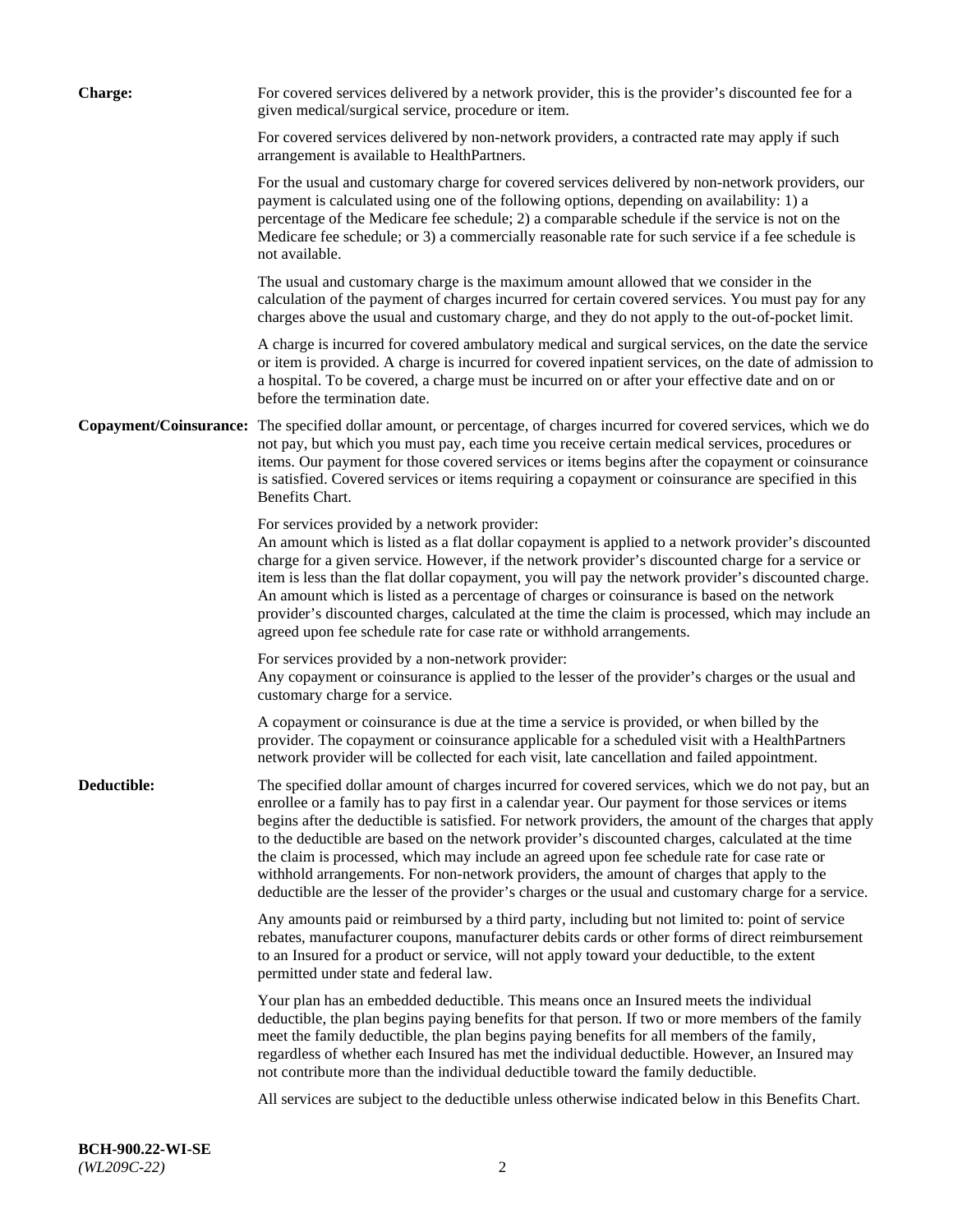| <b>Formulary:</b>                          | This is a current list, which may be revised from time to time, of prescription drugs, medications,<br>equipment and supplies covered by us as indicated in this Benefits Chart which are covered at the<br>highest benefit level. Some drugs on the formulary may require prior authorization to be covered<br>as formulary drugs. The formulary, and information on drugs that require prior authorization, are<br>available by calling Member Services, or logging on to your "myHealthPartners" account at<br>healthpartners.com. |
|--------------------------------------------|---------------------------------------------------------------------------------------------------------------------------------------------------------------------------------------------------------------------------------------------------------------------------------------------------------------------------------------------------------------------------------------------------------------------------------------------------------------------------------------------------------------------------------------|
| <b>Generic Drug:</b>                       | A prescription drug, approved by the Food and Drug Administration (FDA), that the FDA has<br>determined is comparable to a brand name drug product in dosage form, strength, route of<br>administration, quality, intended use and documented bioequivalence. Generally, generic drugs<br>cost less than brand name drugs. Some brand name drugs may be covered at the generic drug<br>benefit level if this is indicated on the formulary.                                                                                           |
| <b>Lifetime Maximum</b><br><b>Benefit:</b> | The specified coverage limit actually paid by us for services and/or charges incurred by you for any<br>given procedure or diagnosis. Payment of benefits under this Benefits Chart ceases when that lifetime<br>maximum benefit is reached. You have to pay for any subsequent charges.                                                                                                                                                                                                                                              |
| <b>Non-Formulary Drug:</b>                 | This is a prescription drug, approved by the Food and Drug Administration (FDA), that is not on<br>the formulary, is medically necessary and is not investigative or experimental or otherwise<br>excluded under the Certificate.                                                                                                                                                                                                                                                                                                     |
| <b>Out-of-Pocket Expenses:</b>             | You pay the specified copayments/coinsurance and deductibles applicable for particular services,<br>subject to the out-of-pocket limit described below. These amounts are in addition to the monthly<br>premium payments.                                                                                                                                                                                                                                                                                                             |
| <b>Out-of-Pocket Limit:</b>                | You pay the copayments/coinsurance and deductibles for covered services, to the individual or<br>family out-of-pocket limit. Thereafter we cover 100% of the charges incurred for all other covered<br>services, for the rest of the calendar year. You pay amounts greater than the out-of-pocket limit if<br>you exceed any lifetime maximum benefit or any visit or day limits.                                                                                                                                                    |
|                                            | Non-Network Benefits above the usual and customary charge (see definition of charge above) do<br>not apply to the out-of-pocket limit.                                                                                                                                                                                                                                                                                                                                                                                                |
|                                            | Non-Network Benefits for transplant surgery do not apply to the out-of-pocket limit.                                                                                                                                                                                                                                                                                                                                                                                                                                                  |
|                                            | Any amounts paid or reimbursed by a third party, including but not limited to: point of service<br>rebates, manufacturer coupons, manufacturer debit cards or other forms of direct reimbursement to<br>an Insured for a product or service, will not apply as an out-of-pocket expense, to the extent<br>permitted under state and federal law.                                                                                                                                                                                      |
|                                            | You are responsible to keep track of the out-of-pocket expenses. Contact Member Services for<br>assistance in determining the amount paid by the enrollee for specific eligible services received.<br>Claims for reimbursement under the out-of-pocket limit provisions are subject to the same time<br>limits and provisions described under the "Claims Provisions" section of the Certificate.                                                                                                                                     |
| <b>Primary Care Providers:</b>             | These are providers in the following categories: Family Practice, General Practice, Internal<br>Medicine, Pediatrics, Adolescent Medicine, Adult Medicine and Geriatrics.                                                                                                                                                                                                                                                                                                                                                             |
|                                            | Specialty Care Providers: These are providers who are not in the following categories: Family Practice, General Practice,<br>Internal Medicine, Pediatrics, Adolescent Medicine, Adult Medicine and Geriatrics.                                                                                                                                                                                                                                                                                                                       |
| <b>Specialty Drug List:</b>                | This is a current list, which may be revised from time to time, of prescription drugs, medications,<br>equipment and supplies, which are typically bio-pharmaceuticals. The purpose of a specialty drug<br>list is to facilitate enhanced monitoring of complex therapies used to treat specific conditions.<br>Specialty drugs are covered by us as indicated in this Benefits Chart. The specialty drug list is<br>available by calling Member Services, or logging on to your "myHealthPartners" account at<br>healthpartners.com. |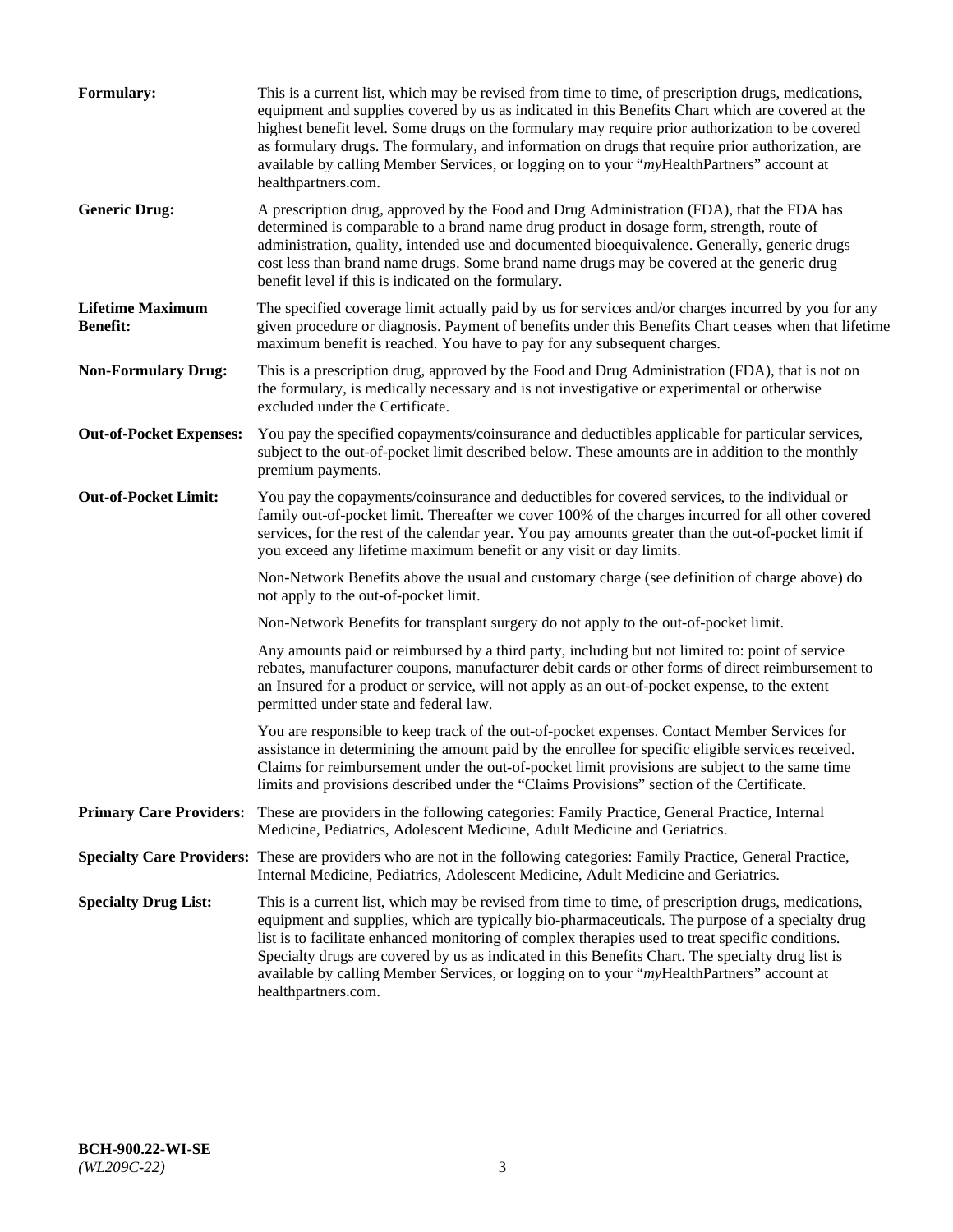### **DEDUCTIBLES AND OUT-OF-POCKET LIMITS**

#### **Individual calendar year deductible**

| <b>Network Benefits</b> | <b>Non-Network Benefits</b> |
|-------------------------|-----------------------------|
| $\frac{$5,000}{}$       | \$10,000                    |

#### **Family calendar year deductible**

| <b>Network Benefits</b> | <b>Non-Network Benefits</b> |
|-------------------------|-----------------------------|
| \$15,000                | \$20,000                    |

Separate deductibles must be satisfied under the Network Benefits and Non-Network Benefits.

Your plan has an embedded deductible. This means once an Insured meets the individual deductible, the plan begins paying benefits for that person. If two or more members of the family meet the family deductible, the plan begins paying benefits for all members of the family, regardless of whether each Insured has met the individual deductible. However, an Insured may not contribute more than the individual deductible toward the family deductible.

Any amounts paid or reimbursed by a third party, including but not limited to: point of service rebates, manufacturer coupons, manufacturer debits cards or other forms of direct reimbursement to an Insured for a product or service, will not apply toward your deductible, to the extent permitted under state and federal law.

#### **Individual calendar year out-of-pocket limit**

| Network Benefits | <b>Non-Network Benefits</b> |
|------------------|-----------------------------|
| \$8,500          | \$30,000                    |

#### **Family calendar year out-of-pocket limit**

| <b>Network Benefits</b> | <b>Non-Network Benefits</b> |
|-------------------------|-----------------------------|
| $\$17,000$              | \$60,000                    |

Separate Out-of-Pocket Limits must be satisfied under Network Benefits and Non-Network Benefits.

Non-Network Benefits above the usual and customary charge will not apply to the individual or family Out-of-Pocket Limit.

Non-Network Benefits for transplant surgery do not apply to the Out-of-Pocket Limit.

Any amounts paid or reimbursed by a third party, including but not limited to: point of service rebates, manufacturer coupons, manufacturer debit cards or other forms of direct reimbursement to an Insured for a product or service, will not apply as an out-of-pocket expense, to the extent permitted under state and federal law.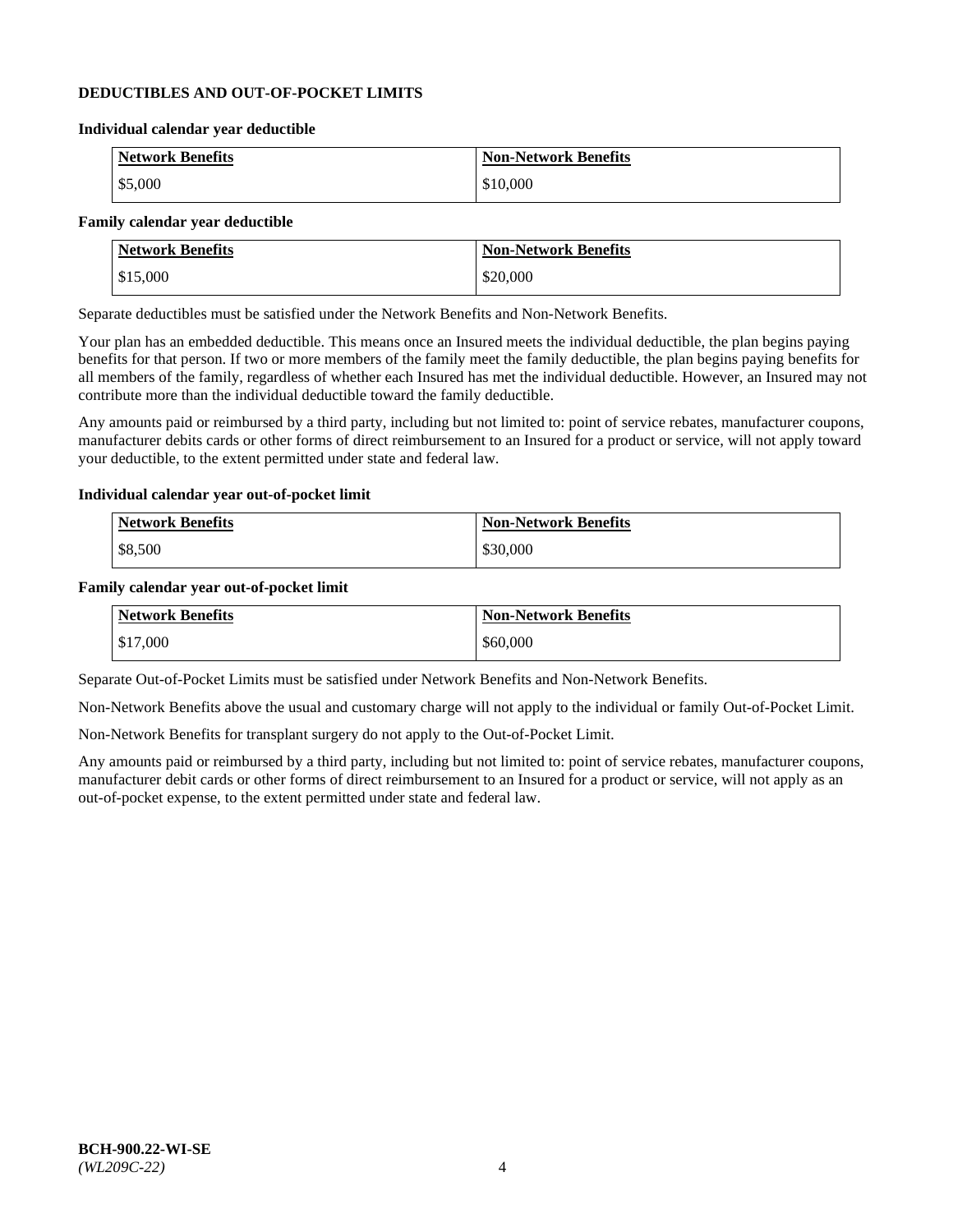# **AMBULANCE AND MEDICAL TRANSPORTATION**

### **Covered Services:**

We cover ambulance and medical transportation for medical emergencies.

We also cover medically necessary, non-emergency transportation if it meets our medical coverage criteria. Covered services and supplies are based on established medical policies, which are subject to periodic review and modification by the medical directors. These medical policies (medical coverage criteria) and applicable prior authorization requirements are available by calling Member Services, or logging on to your "*my*HealthPartners" account a[t healthpartners.com.](https://www.healthpartners.com/hp/index.html)

| <b>Network Benefits</b>      | <b>Non-Network Benefits</b> |
|------------------------------|-----------------------------|
| 70% of the charges incurred. | See Network Benefits.       |

#### **Not Covered:**

See "Services Not Covered" in the Certificate.

## **AUTISM SERVICES**

## **Covered Services:**

We cover prior authorized evidence-based intensive-level and nonintensive-level treatment of autism spectrum disorders (autism disorder, Asperger's syndrome or pervasive development disorder not otherwise specified).

Covered services are based on established medical policies, which are subject to periodic review and modification by the medical directors. These medical policies (medical coverage criteria) are available by calling Member Services, or logging on to your "*my*HealthPartners" account at [healthpartners.com.](https://www.healthpartners.com/hp/index.html)

Your network provider will coordinate the prior authorization process for any autism treatment services. You may call Member Services at 952-883-5000 or toll-free at 855-813-3888 if you have any questions or concerns regarding the authorization process.

Please call Member Services at 952-883-5000 or toll-free at 855-813-3888 to request authorization for autism treatment services from a non-network provider.

**Intensive-level services** for children diagnosed with autism spectrum disorders. Intensive-level services must begin on or after 2 years of age and end before 9 years of age. Intensive-level services, on average, are services provided for more than 20 hours of treatment per week. (The average number of hours a week is calculated over a six-month period.)

| <b>Network Benefits</b>                                                                                                                              | <b>Non-Network Benefits</b>                                              |
|------------------------------------------------------------------------------------------------------------------------------------------------------|--------------------------------------------------------------------------|
| 100% of the charges incurred, subject to a<br>copayment of \$45 per visit.<br>Deductible does not apply.<br>Limited to 240 visits per calendar year. | 50% of the charges incurred.<br>Limited to 240 visits per calendar year. |

The maximum number of visits is combined for Network Benefits and Non-Network Benefits. Visit limits are based on the minimum coverage amounts available at the time of publication. Additional visits may be available if required due to revised minimum coverage amounts being issued by the Office of the Commissioner of Insurance. See our medical coverage criteria for current visit limits.

#### **Intensive-level services lifetime maximum benefit**

| <b>Network Benefits</b>                                              | <b>Non-Network Benefits</b>                                          |
|----------------------------------------------------------------------|----------------------------------------------------------------------|
| 4 years of cumulative services under this plan or any<br>other plan. | 4 years of cumulative services under this plan or any<br>other plan. |

The Lifetime Maximum Benefit is combined for Network Benefits and Non-Network Benefits.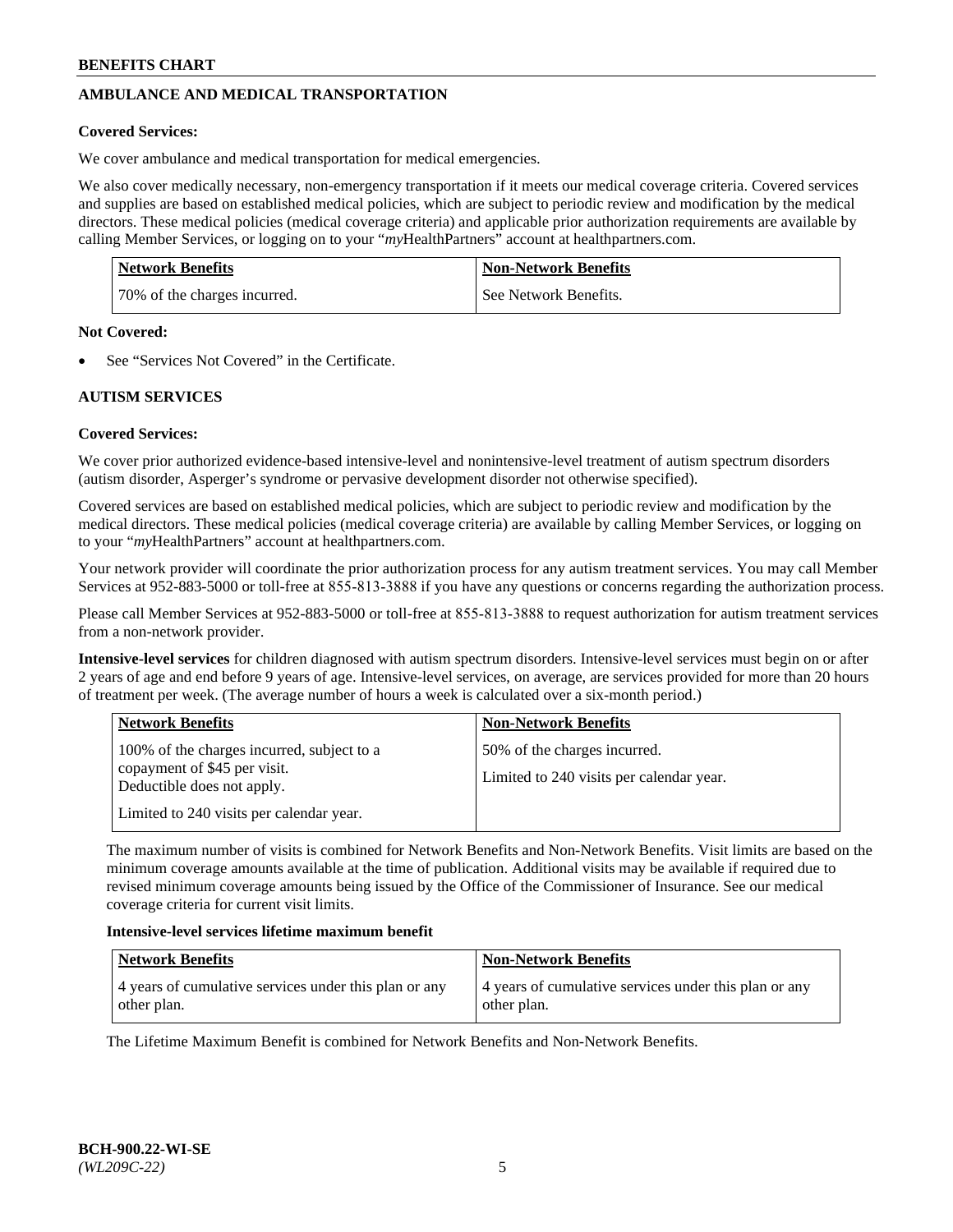**Nonintensive-level services** for Insureds diagnosed with autism spectrum disorders

| <b>Network Benefits</b>                                                                                  | <b>Non-Network Benefits</b>                                              |
|----------------------------------------------------------------------------------------------------------|--------------------------------------------------------------------------|
| 100% of the charges incurred, subject to a<br>copayment of \$45 per visit.<br>Deductible does not apply. | 50% of the charges incurred.<br>Limited to 120 visits per calendar year. |
| Limited to 120 visits per calendar year.                                                                 |                                                                          |

The maximum number of visits is combined for Network Benefits and Non-Network Benefits. Visit limits are based on the minimum coverage amounts available at the time of publication. Additional visits may be available if required due to revised minimum coverage amounts being issued by the Office of the Commissioner of Insurance. See our medical coverage criteria for current visit limits.

### **Not Covered:**

See "Services Not Covered" in the Certificate.

## **BEHAVIORAL HEALTH SERVICES**

## **Covered Services:**

Covered services are based on established medical policies, which are subject to periodic review and modification by the medical directors. These medical policies (medical coverage criteria) are available by calling Member Services, or logging on to your "*my*HealthPartners" account at [healthpartners.com.](https://www.healthpartners.com/hp/index.html)

**Transitional treatment services:** These are services for the treatment of nervous or mental disorders and substance use disorders which are provided to an Insured in a less restrictive manner than are inpatient hospital services but in a more intensive manner than are outpatient services. Transitional treatment services are services offered by a provider, and certified by the Wisconsin Department of Health Services for each of the following (except the last bulleted item):

- Mental health services for covered adults in a day treatment program.
- Mental health services for covered children in a day hospital treatment program.
- Services for persons with chronic mental illness provided through a community support program.
- Residential treatment programs for covered persons with substance use disorder.
- Substance use disorder services in a day treatment program.
- Services for persons who are experiencing a mental health crisis or who are in a situation likely to turn into a mental health crisis if support is not provided.
- Intensive outpatient programs for the treatment of psychoactive substance use disorders provided in accordance with the patient placement criteria of the American Society of Addiction Medicine.

## **Mental health services**

We cover services for mental health diagnoses as described in the Diagnostic and Statistical Manual of Mental Disorders – Fifth Edition (DSM 5) (most recent edition).

We provide coverage for mental health treatment ordered by a Wisconsin court under a valid court order that is issued on the basis of a behavioral care evaluation performed by a licensed psychiatrist or doctoral level licensed psychologist, which includes a diagnosis and an individual treatment plan for care in the most appropriate, least restrictive environment. We must be given a copy of the court order and the behavioral care evaluation, and the service must be a covered benefit under this plan, and the service must be provided by a network provider, or other provider as required by law.

**Outpatient services:** We cover medically necessary outpatient professional mental health services for evaluation, crisis intervention, and treatment of mental health disorders.

A comprehensive diagnostic assessment will be used as the basis for a determination by a mental health professional, concerning the appropriate treatment and the extent of services required.

Outpatient services we cover for a diagnosed mental health condition include the following:

- Individual, group, family and multi-family therapy.
- Medication management provided by a physician, certified nurse practitioner, or physician's assistant.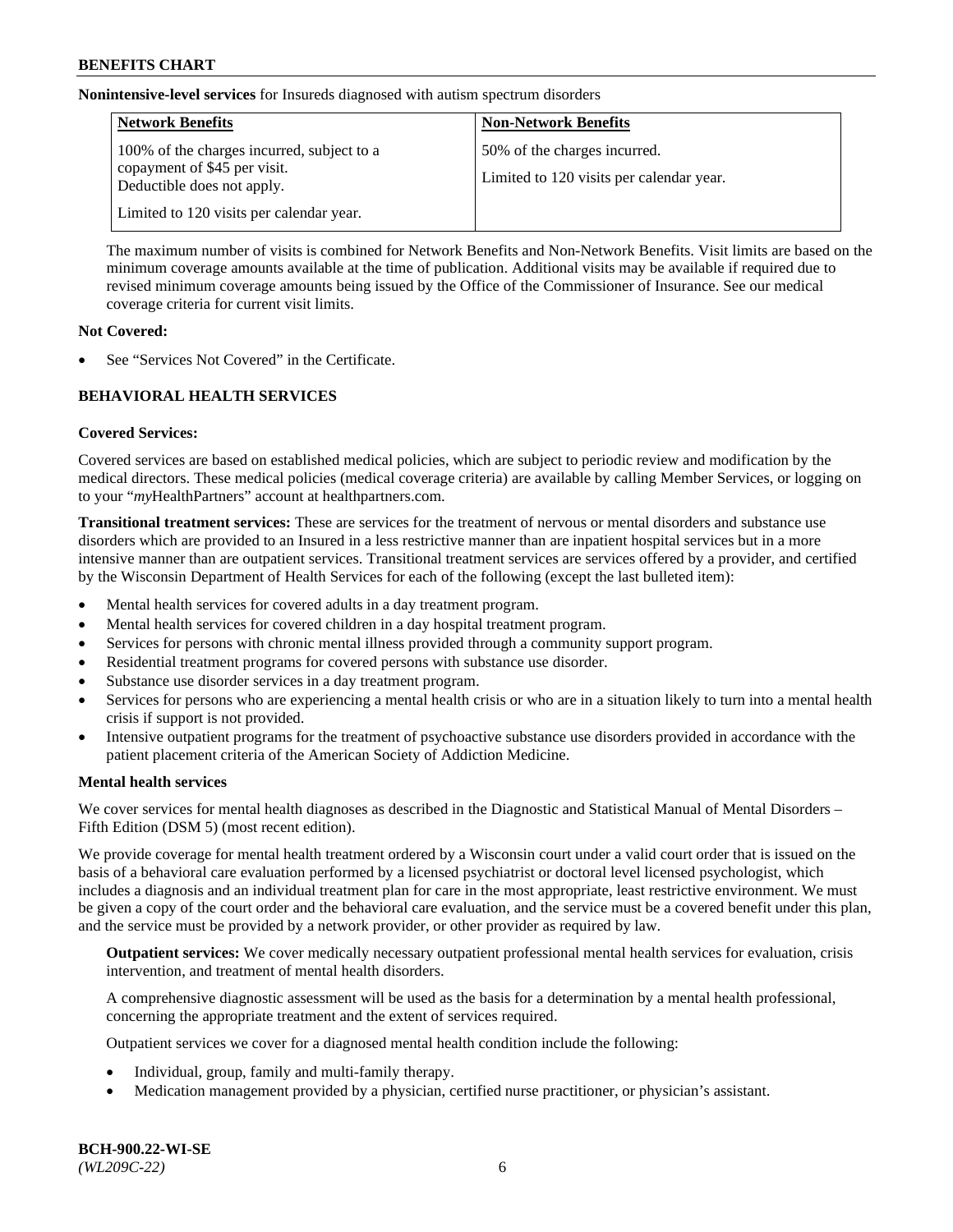- Psychological testing services for the purposes of determining the differential diagnoses and treatment planning for patients currently receiving behavioral health services.
- Partial hospitalization services in a licensed hospital or community mental health center.
- Psychotherapy and nursing services provided in the home if authorized by us.
- Treatment for gender dysphoria.

| <b>Network Benefits</b>                                                                                                                                                                                                                           | <b>Non-Network Benefits</b>  |
|---------------------------------------------------------------------------------------------------------------------------------------------------------------------------------------------------------------------------------------------------|------------------------------|
| 100% of the charges incurred, subject to a<br>copayment of \$45 per visit.<br>Deductible does not apply.<br>For family therapy, only one copayment will be<br>charged, regardless of the number of Insureds primarily<br>involved in the therapy. | 50% of the charges incurred. |

#### **Group therapy**

| Network Benefits                                                                                            | <b>Non-Network Benefits</b>  |
|-------------------------------------------------------------------------------------------------------------|------------------------------|
| 100% of the charges incurred, subject to a<br>copayment of \$22.50 per visit.<br>Deductible does not apply. | 50% of the charges incurred. |

**Inpatient services, including mental health residential treatment services:** We cover the following:

- Medically necessary inpatient services in a hospital and professional services for treatment of mental health disorders. Medical stabilization is covered under inpatient hospital services in the "Hospital and Skilled Nursing Facility Services" section.
- Medically necessary mental health residential treatment services. This care must be authorized by us and provided by a hospital or residential behavioral health treatment facility licensed by the local state or Department of Health and Human Services. Services not covered under this benefit include halfway houses, group homes, extended care facilities, shelter services, correctional services, detention services, transitional services, group residential services, foster care services and wilderness programs.

| Network Benefits             | <b>Non-Network Benefits</b>  |
|------------------------------|------------------------------|
| 70% of the charges incurred. | 50% of the charges incurred. |

**Transitional treatment services:** We cover transitional treatment services described above for treatment of mental and nervous disorders.

| <b>Network Benefits</b>                                                                                  | <b>Non-Network Benefits</b>  |
|----------------------------------------------------------------------------------------------------------|------------------------------|
| 100% of the charges incurred, subject to a<br>copayment of \$45 per visit.<br>Deductible does not apply. | 50% of the charges incurred. |

#### **Substance use disorder treatment services**

We cover medically necessary services for assessments by a licensed alcohol and drug counselor and treatment of substance use disorders as defined in the latest edition of the DSM 5.

**Outpatient services:** We cover medically necessary outpatient professional services for diagnosis and treatment of substance use disorders. Substance use disorder treatment services must be provided by a program licensed by the local Department of Health Services.Outpatient services we cover for a diagnosed substance use disorder include the following: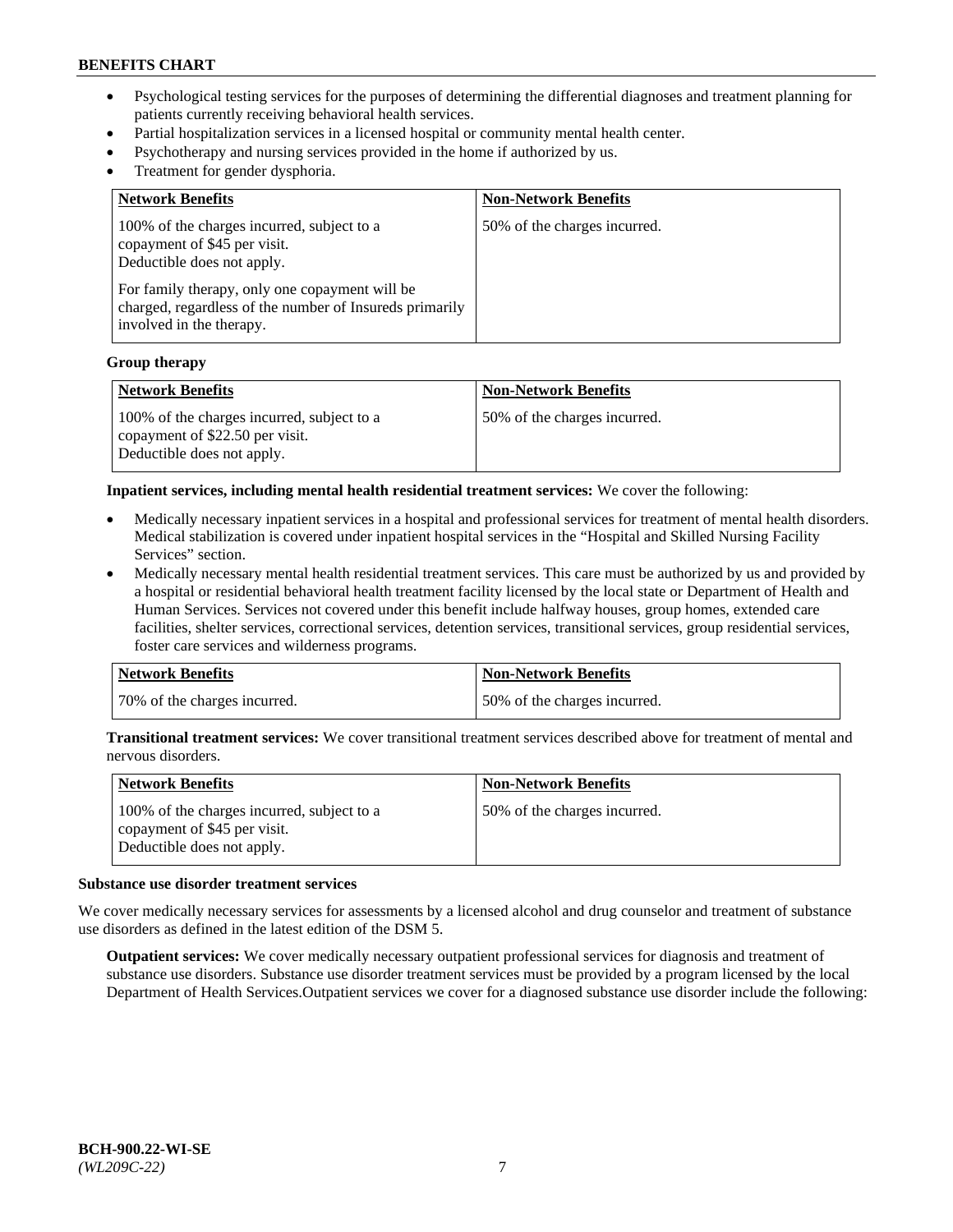- Individual, group, family, and multi-family therapy provided in an office setting.
- Opiate replacement therapy including methadone and buprenorphine treatment.

| <b>Network Benefits</b>                                                                                  | <b>Non-Network Benefits</b>  |
|----------------------------------------------------------------------------------------------------------|------------------------------|
| 100% of the charges incurred, subject to a<br>copayment of \$45 per visit.<br>Deductible does not apply. | 50% of the charges incurred. |

**Inpatient services:** We cover the following:

- Medically necessary inpatient services in a hospital or a licensed residential primary treatment center.
- Services provided in a hospital that is licensed by the local state and accredited by Medicare.
- Detoxification services in a hospital or community detoxification facility if it is licensed by the local Department of Health Services.

| Network Benefits             | Non-Network Benefits         |
|------------------------------|------------------------------|
| 70% of the charges incurred. | 50% of the charges incurred. |

**Transitional treatment services:** We cover transitional treatment services described above for treatment of substance use disorders.

| <b>Network Benefits</b>                                                                                  | <b>Non-Network Benefits</b>  |
|----------------------------------------------------------------------------------------------------------|------------------------------|
| 100% of the charges incurred, subject to a<br>copayment of \$45 per visit.<br>Deductible does not apply. | 50% of the charges incurred. |

**Out-of-area services for Wisconsin students:** If a dependent child is a student in a school located in Wisconsin, but outside of our service area, we cover mental health and substance use disorder services as required under Wisconsin Statute 609.655.

- The student may have a clinical assessment from a local, non-network mental health or substance use disorder treatment provider at the network benefit level when prior authorized by us.
- If outpatient services are recommended in the clinical assessment, five outpatient visits from a non-network provider will be covered at the network benefit level.
- Our Medical Director will determine the need for continuing treatment by the non-network provider; additional visits may be approved.
- Coverage for the outpatient services will not be provided if the recommended treatment would keep the student from attending school on a regular basis or if the student is no longer attending the school full-time.

This benefit is subject to the limitations shown in this "Behavioral Health Services" section.

| <b>Network Benefits</b>                                                                                  | <b>Non-Network Benefits</b> |
|----------------------------------------------------------------------------------------------------------|-----------------------------|
| 100% of the charges incurred, subject to a<br>copayment of \$45 per visit.<br>Deductible does not apply. | Not applicable.             |

A dependent child enrolled in a school outside of the state of Wisconsin is not eligible for this benefit.

## **Not Covered:**

See "Services Not Covered" in the Certificate.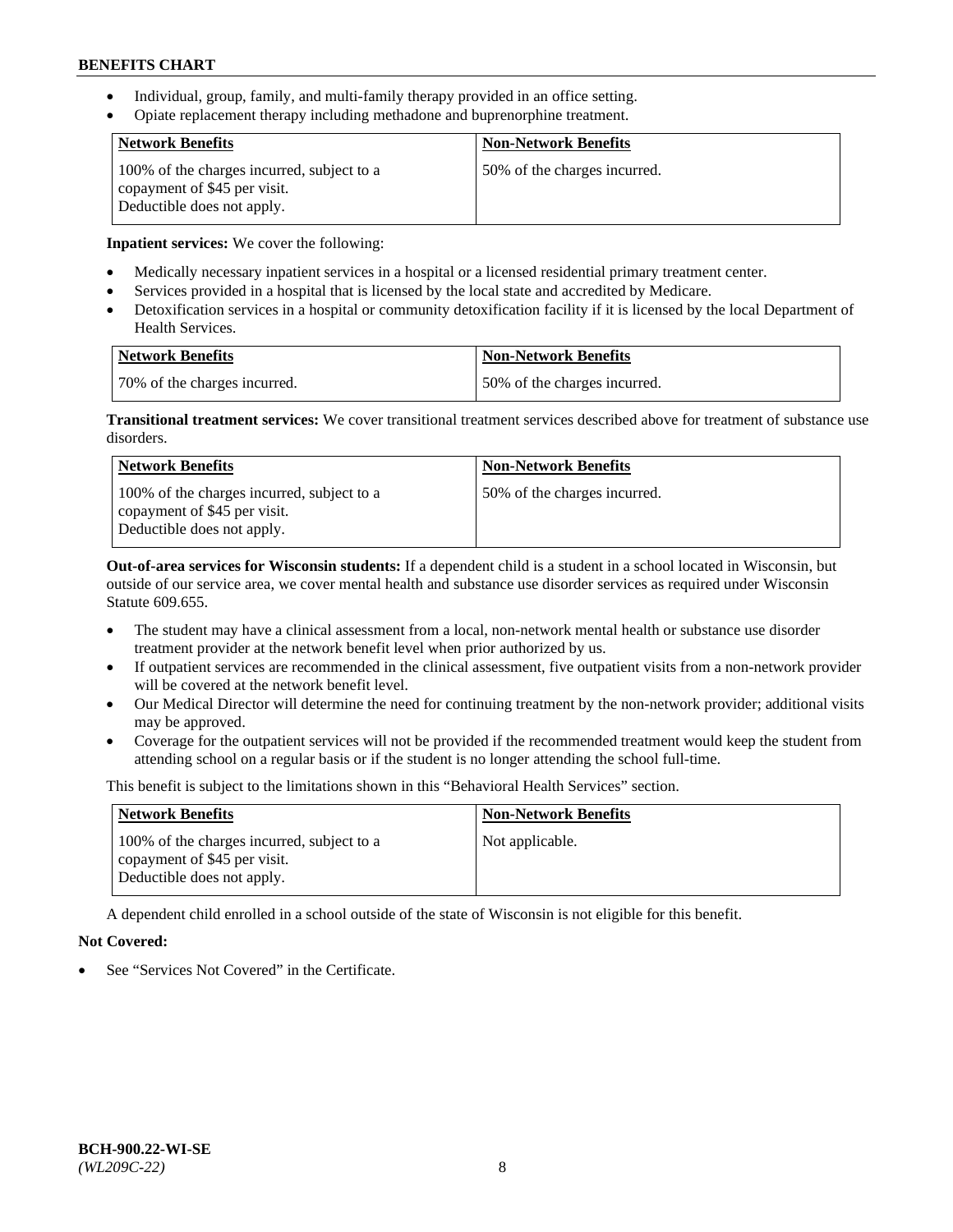# **CHIROPRACTIC SERVICES**

## **Covered Services:**

We cover chiropractic services for rehabilitative care. Chiropractic services are adjustments to any abnormal articulations of the human body, especially those of the spinal column, for the purpose of giving freedom of action to impinged nerves that may cause pain or deranged function.

Massage therapy which is performed in conjunction with other treatment/modalities by a chiropractor, is part of a prescribed treatment plan and is not billed separately is covered.

| <b>Network Benefits</b>                                                                                  | <b>Non-Network Benefits</b>  |
|----------------------------------------------------------------------------------------------------------|------------------------------|
| 100% of the charges incurred, subject to a<br>copayment of \$90 per visit.<br>Deductible does not apply. | 50% of the charges incurred. |

## **Not Covered:**

- Massage therapy for the purpose of comfort or convenience of the Insured.
- See "Services Not Covered" in the Certificate.

# **CLINICAL TRIALS**

## **Covered Services:**

We cover certain routine services if you participate in a Phase I, Phase II, Phase III or Phase IV approved clinical trial that is conducted in relation to the prevention, detection, or treatment of cancer or other life-threatening disease or condition as defined in the Affordable Care Act. Approved clinical trials include (1) federally funded trials when the study or investigation is approved or funded by any of the federal agencies defined in the Public Health Services Act, section 2709 (d) (1) (A); (2) the study or investigation is conducted under an investigational new drug application reviewed by the Food and Drug Administration; and (3) the study or investigation is a drug trial that is exempt from having such an investigational new drug application. We cover routine patient costs for services that would be eligible under the Certificate and this Benefits Chart if the service were provided outside of a clinical trial.

| Coverage level is same as corresponding<br>Coverage level is same as corresponding Network<br>Non-Network Benefits, depending on type of service<br>Benefits, depending on type of service provided such as<br>Office Visits for Illness or Injury, Inpatient or<br>provided such as Office Visits for Illness or Injury, | <b>Network Benefits</b>              | <b>Non-Network Benefits</b>                |
|---------------------------------------------------------------------------------------------------------------------------------------------------------------------------------------------------------------------------------------------------------------------------------------------------------------------------|--------------------------------------|--------------------------------------------|
|                                                                                                                                                                                                                                                                                                                           | <b>Outpatient Hospital Services.</b> | Inpatient or Outpatient Hospital Services. |

- The investigative or experimental item, device or service itself.
- Items or services that are provided solely to satisfy data collection and analysis needs and that are not used in the direct clinical management of the patient.
- A service that is clearly inconsistent with widely accepted and established standards of care for a particular diagnosis.
- See "Services Not Covered" in the Certificate.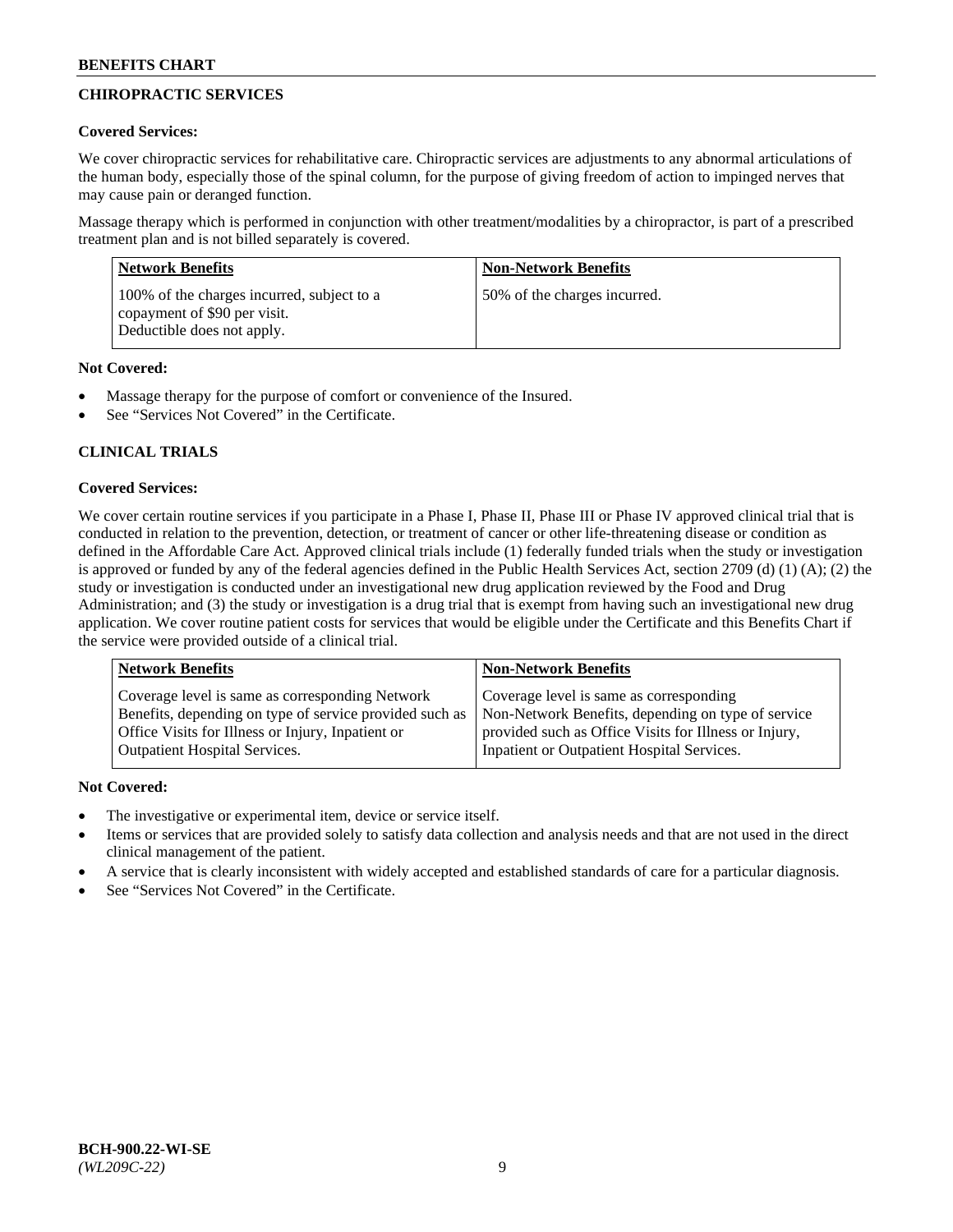# **DENTAL SERVICES**

## **Covered Services:**

We cover services as described below.

**Accidental dental services:** We cover dentally necessary services to treat and restore damage done to sound, natural, unrestored teeth as a result of an accidental injury. Coverage is for damage caused by external trauma to face and mouth only, not for cracked or broken teeth, which result from biting or chewing. We cover restorations, root canals, crowns and replacement of teeth lost that are directly related to the accident in which the Insured was involved. We cover initial exam, x-rays and palliative treatment including extractions, and other oral surgical procedures directly related to the accident. Subsequent treatment must be initiated within the specified time-frame and must be directly related to the accident. We do not cover restoration and replacement of teeth that are not "sound and natural" at the time of the accident.

Full mouth rehabilitations to correct occlusion (bite) and malocclusion (misaligned teeth not due to the accident) are not covered.

When an implant-supported dental prosthetic treatment is pursued, the accidental dental benefit will be applied to the prosthetic procedure. Benefits are limited to the amount that would be paid toward the placement of a removable dental prosthetic appliance that could be used in the absence of implant treatment. Care must be provided or pre-authorized by a HealthPartners dentist.

| Network Benefits             | <b>Non-Network Benefits</b>  |
|------------------------------|------------------------------|
| 70% of the charges incurred. | 50% of the charges incurred. |

For all accidental dental services, treatment and/or restoration must be initiated within six months of the date of the injury. Coverage is limited to the initial course of treatment and/or initial restoration. Services must be provided within 24 months of the date of injury to be covered.

### **Medical referral dental services**

**Medically necessary outpatient dental services:** We cover medically necessary outpatient dental services. Coverage is limited to dental services required for treatment of an underlying medical condition, e.g., removal of teeth to complete radiation treatment for cancer of the jaw, cysts and lesions.

| <b>Network Benefits</b>                                                                                  | <b>Non-Network Benefits</b>  |
|----------------------------------------------------------------------------------------------------------|------------------------------|
| 100% of the charges incurred, subject to a<br>copayment of \$90 per visit.<br>Deductible does not apply. | 50% of the charges incurred. |

**Medically necessary hospitalization and anesthesia for dental care:** We cover medically necessary hospitalization for dental care. This is limited to charges incurred by an Insured who: (1) is a child under age 5; (2) is severely disabled; (3) has a medical condition, and requires hospitalization or general anesthesia for dental care treatment; or (4) is a child between ages 5 and 12 and care in dental offices has been attempted unsuccessfully and usual methods of behavior modification have not been successful, or when extensive amounts of restorative care, exceeding four appointments, are required. Coverage is limited to facility and anesthesia charges. Oral surgeon/dentist professional fees are not covered. The following are examples, though not all-inclusive, of medical conditions which may require hospitalization for dental services: severe asthma, severe airway obstruction or hemophilia. Hospitalization required due to the behavior of the Insured or due to the extent of the dental procedure is not covered.

| <b>Network Benefits</b>      | Non-Network Benefits         |
|------------------------------|------------------------------|
| 70% of the charges incurred. | 50% of the charges incurred. |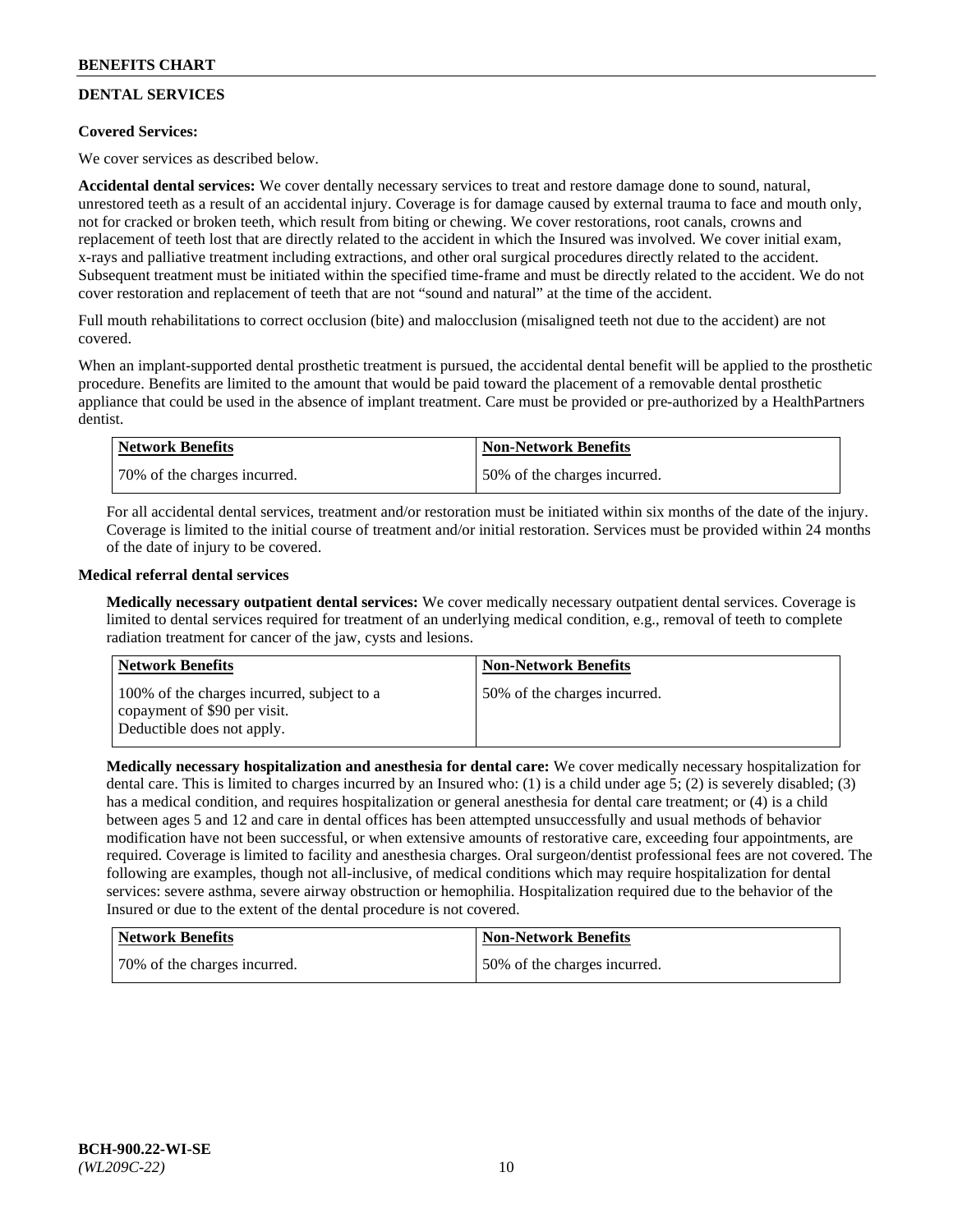**Medical complications of dental care:** We cover medical complications of dental care. Treatment must be medically necessary care and related to medical complications of non-covered dental care, including complications of the head, neck, or substructures.

| Network Benefits                                                                                         | <b>Non-Network Benefits</b>  |
|----------------------------------------------------------------------------------------------------------|------------------------------|
| 100% of the charges incurred, subject to a<br>copayment of \$90 per visit.<br>Deductible does not apply. | 50% of the charges incurred. |

**Oral surgery:** We cover oral surgery. Coverage is limited to treatment of medical conditions requiring oral surgery, such as treatment of oral neoplasm, non-dental cysts, fracture of the jaws, trauma of the mouth and jaws, and any other oral surgery procedures provided as medically necessary dental services.

| <b>Network Benefits</b>                                                                                  | <b>Non-Network Benefits</b>  |
|----------------------------------------------------------------------------------------------------------|------------------------------|
| 100% of the charges incurred, subject to a<br>copayment of \$90 per visit.<br>Deductible does not apply. | 50% of the charges incurred. |

**Treatment of cleft lip and cleft palate:** We cover treatment of cleft lip and cleft palate of a dependent child, including orthodontic treatment and oral surgery directly related to the cleft. Dental services which are not required for the treatment of cleft lip or cleft palate are not covered. If a dependent child covered under the Certificate and Benefits Chart is also covered under a dental plan which includes orthodontic services, that dental plan shall be considered primary for the necessary orthodontic services. Oral appliances are subject to the same copayment, conditions and limitations as durable medical equipment.

| <b>Network Benefits</b>                               | <b>Non-Network Benefits</b>                            |
|-------------------------------------------------------|--------------------------------------------------------|
| Coverage level is same as corresponding Network       | Coverage level is same as corresponding                |
| Benefits, depending on type of service provided, such | Non-Network Benefits, depending on type of service     |
| as Office Visits for Illness or Injury, Inpatient or  | provided, such as Office Visits for Illness or Injury, |
| <b>Outpatient Hospital Services.</b>                  | Inpatient or Outpatient Hospital Services.             |

**Treatment of temporomandibular disorder (TMD) and craniomandibular disorder (CMD):** We cover diagnostic procedures, surgical treatment and non-surgical treatment (including intraoral splint therapy devices) for temporomandibular disorder (TMD) and craniomandibular disorder (CMD), which is medically necessary care. Dental services which are not required to directly treat TMD or CMD are not covered.

| <b>Network Benefits</b>                                                                                  | <b>Non-Network Benefits</b>  |
|----------------------------------------------------------------------------------------------------------|------------------------------|
| 100% of the charges incurred, subject to a<br>copayment of \$90 per visit.<br>Deductible does not apply. | 50% of the charges incurred. |

- Dental treatment, procedures or services not listed in this Benefits Chart.
- Accident-related dental services if treatment is: (1) provided to teeth which are not sound and natural; (2) to teeth which have been restored; (3) initiated beyond six months from the date of the injury; (4) received beyond the initial treatment or restoration; or (5) received beyond 24 months from the date of injury.
- Oral surgery to remove wisdom teeth.
- Orthognathic treatment or procedures and all related services.
- See "Services Not Covered" in the Certificate.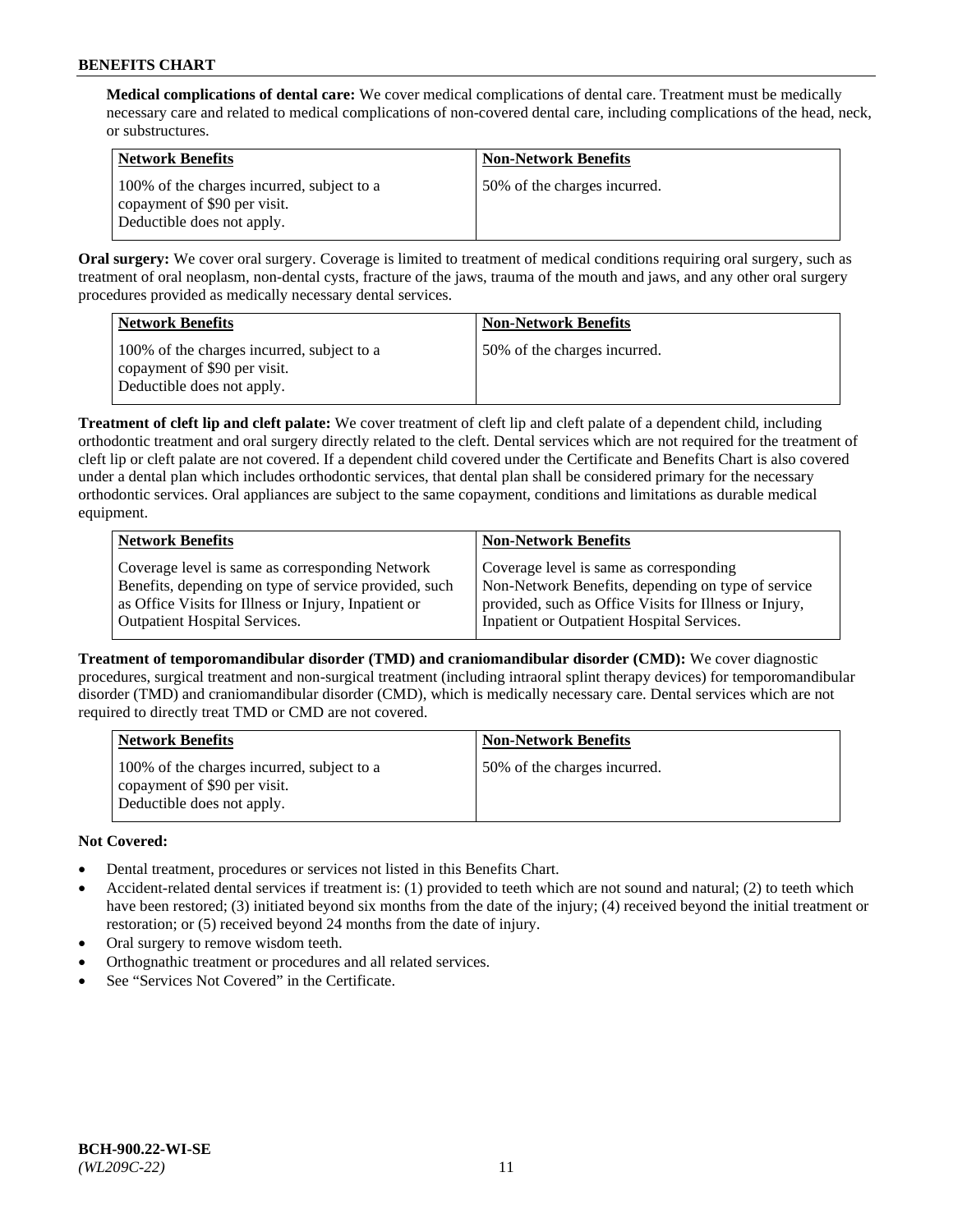## **DIABETES AND HYPERTENSION DISEASE MANAGEMENT PROGRAM**

### **Covered Services:**

If you meet criteria for coverage, you may qualify for the Diabetes and/or Hypertension Disease Management Program.

The program covers group health coaching which focuses on weight loss, exercise, behavior modification and health education through Omada Health.

| <b>Network Benefits</b>                                     | <b>Non-Network Benefits</b> |
|-------------------------------------------------------------|-----------------------------|
| 100% of the charges incurred.<br>Deductible does not apply. | Not applicable.             |

### **Not Covered:**

See "Services Not Covered" in the Certificate.

## **DIABETIC EQUIPMENT AND SUPPLIES**

## **Covered Services:**

We cover physician prescribed medically appropriate and necessary drugs and supplies used in the management and treatment of diabetes for Insureds with gestational, Type I or Type II diabetes including durable diabetic equipment and disposable supplies, as described below.

Certain items are only covered if your condition meets our coverage criteria and obtained through an authorized vendor. For more information on what we cover and any prior authorization requirements, call Member Services or log on to your "*my*HealthPartners" account at [healthpartners.com.](http://www.healthpartners.com/)

Insulin and medications for diabetes are covered as outpatient drugs under the "Prescription Drug Services" section.

**Pumps and pump supplies.** These include diabetic insulin pumps, diabetic infusion pumps and infusion pump supplies such as infusion sets, tubing, connectors and syringe reservoirs.

| <b>Network Benefits</b>                                                                     | <b>Non-Network Benefits</b>  |
|---------------------------------------------------------------------------------------------|------------------------------|
| Pumps received at a pharmacy:<br>70% of the charges incurred.<br>Deductible does not apply. | 50% of the charges incurred. |
| Pumps received from a non-pharmacy<br>approved vendor:<br>70% of the charges incurred.      |                              |

## **All other durable equipment and diabetic supplies**

Durable Diabetic Equipment and Supplies. These include continuous glucose monitoring system (CGMS), transmitter, sensors and receivers, diabetic blood glucose monitors and control/calibrating solutions (for checking accuracy or testing equipment and test strips).

Disposable Diabetic Supplies. These are one-time use supplies, including syringes, lancets, lancet devices, blood and urine ketone test strips, and needles.

Certain diabetic supplies and equipment must be purchased at a pharmacy.

| <b>Network Benefits</b>                                                                                              | <b>Non-Network Benefits</b>  |
|----------------------------------------------------------------------------------------------------------------------|------------------------------|
| If received through a pharmacy:<br>70% of the charges incurred.<br>Deductible does not apply.                        | 50% of the charges incurred. |
| If received through a non-pharmacy provider:<br>70% of the charges incurred if purchased from an<br>approved vendor. |                              |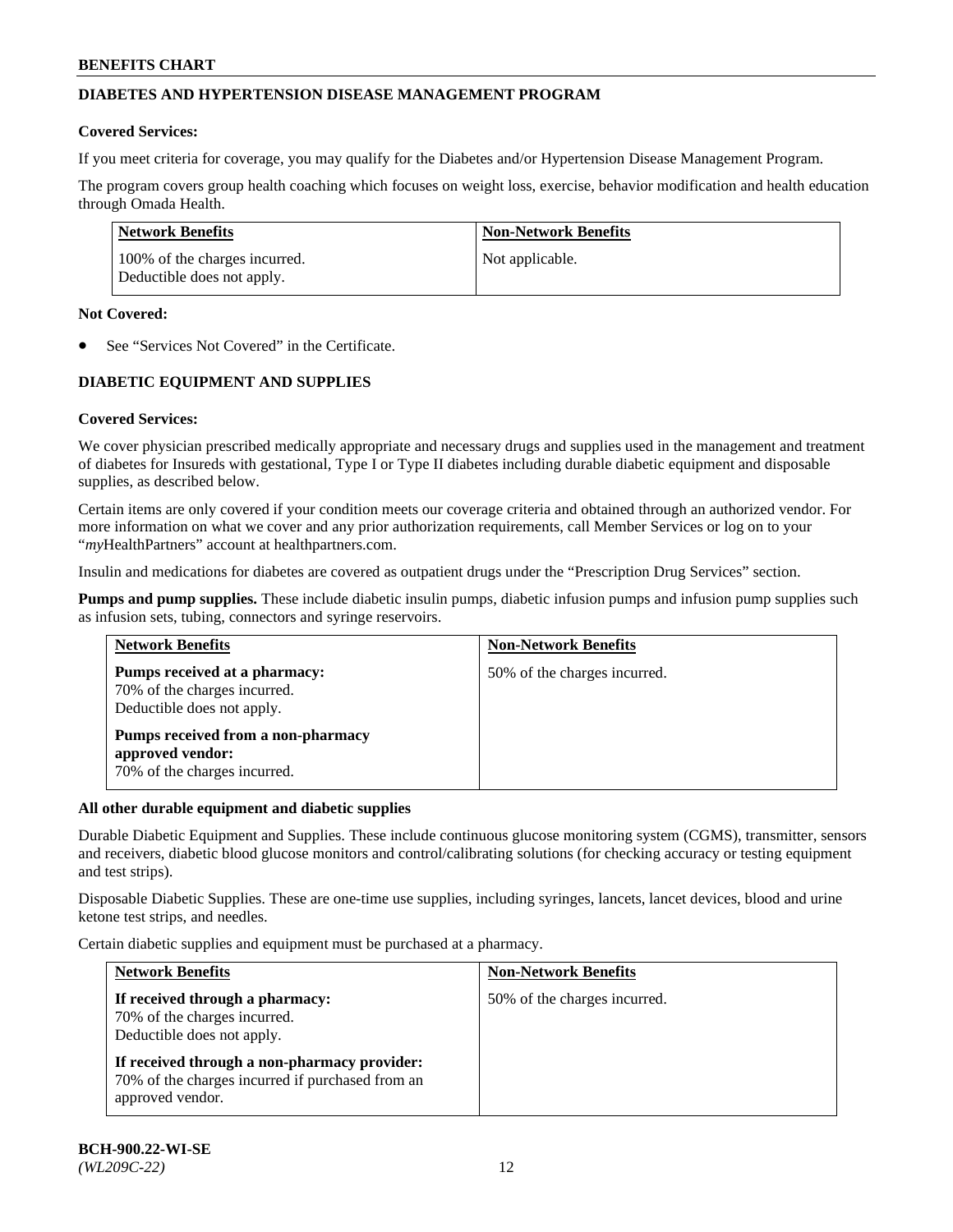### **Limitations:**

- No more than a 93-day supply of diabetic supplies are covered and dispensed at a time.
- We require that certain diabetic supplies and equipment be purchased at a pharmacy.
- Diabetic supplies and equipment are limited to certain models and brands.
- Durable medical equipment and supplies must be obtained from or repaired by approved vendors.
- Covered services and supplies are based on established medical policies which are subject to periodic review and modification by the medical directors. Our coverage policy for diabetic supplies includes information on our required models and brands. These medical policies (medical coverage criteria) are available by calling Member Services, or logging on to your "myHealthPartners" account at [healthpartners.com.](http://www.healthpartners.com/)

## **Not Covered:**

- Replacement or repair of any covered items, if the items are (i) damaged or destroyed by misuse, abuse or carelessness, (ii) lost; or (iii) stolen.
- Duplicate or similar items.
- Labor and related charges for repair of any covered items which are more than the cost of replacement by an approved vendor.
- Batteries for monitors and equipment.
- Sales tax, mailing, delivery charges, service call charges.
- See "Services Not Covered" in the Certificate.

## **DIAGNOSTIC IMAGING SERVICES**

### **Covered Services:**

We cover diagnostic imaging, when ordered by a provider and provided in a clinic or outpatient hospital facility.

For Network Benefits, non-emergent, scheduled outpatient Magnetic Resonance Imaging (MRI) and Computed Tomography (CT) must be provided at a designated facility. Your physician or facility will obtain or verify prior authorization for these services, as needed.

We cover services provided in a clinic or outpatient hospital facility. To see the benefit level for inpatient hospital or skilled nursing facility services, see benefits under "Inpatient Hospital and Skilled Nursing Facility Services".

## **Outpatient magnetic resonance imaging (MRI) and computed tomography (CT)**

| <b>Network Benefits</b>      | <b>Non-Network Benefits</b>  |
|------------------------------|------------------------------|
| 70% of the charges incurred. | 50% of the charges incurred. |

#### **All other outpatient diagnostic imaging services**

#### **Services for illness or injury**

| <b>Network Benefits</b>      | Non-Network Benefits         |
|------------------------------|------------------------------|
| 70% of the charges incurred. | 50% of the charges incurred. |

#### **Preventive services (MRI/CT procedures are not considered preventive)**

Diagnostic imaging services associated with preventive services are covered at the benefit level shown in the "Preventive Services" section of this Benefits Chart.

## **Not Covered:**

See "Services Not Covered" in the Certificate.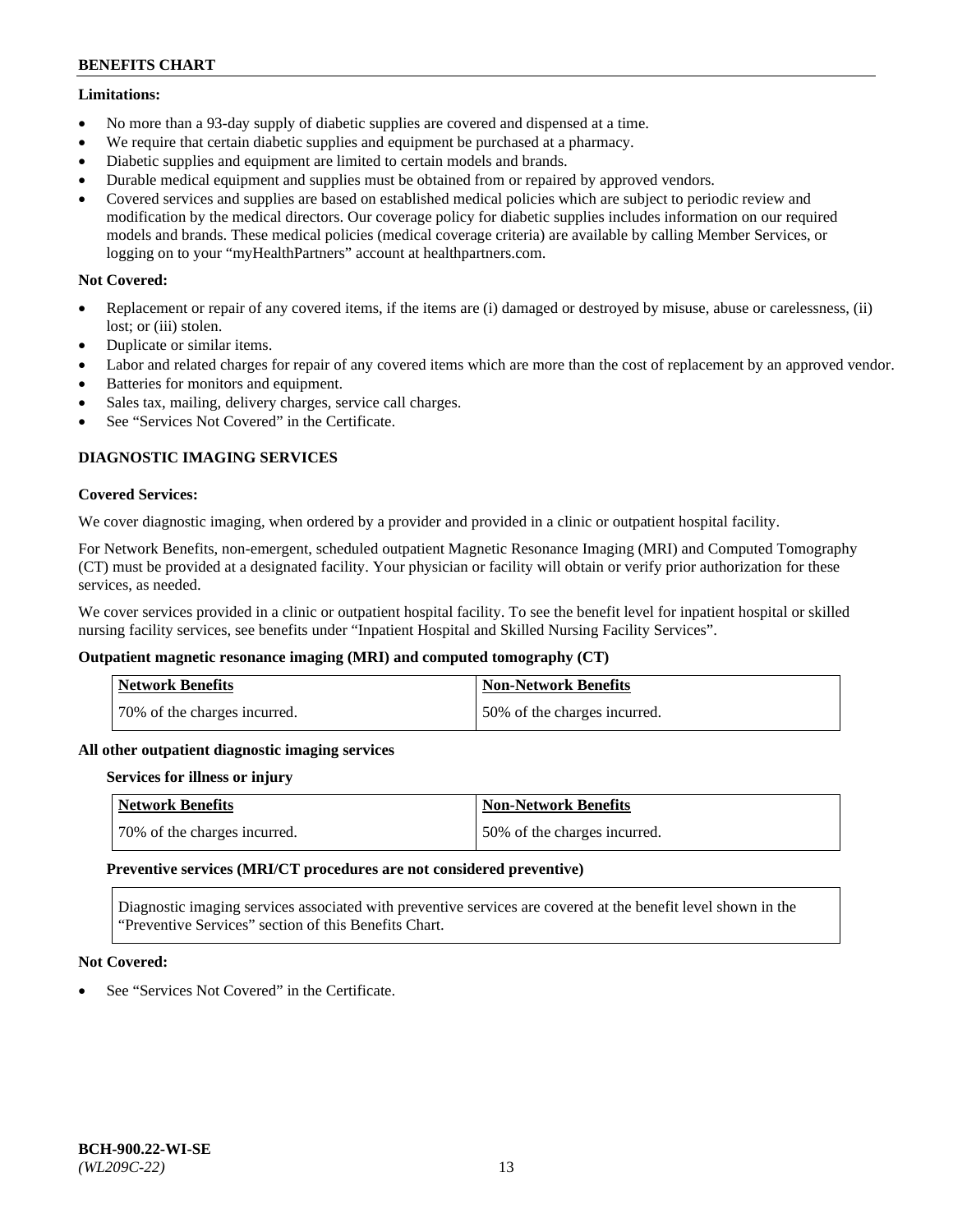# **DURABLE MEDICAL EQUIPMENT, PROSTHETICS, ORTHOTICS AND SUPPLIES**

### **Covered Services:**

We cover equipment and services, as described below.

We cover durable medical equipment and services, prosthetics, orthotics and supplies, subject to the limitations below, including certain disposable supplies and enteral feedings.

We cover external hearing aids, cochlear implants, and related treatment prescribed by a physician or by a licensed audiologist for Insureds under 18 years of age who have hearing loss.

We also cover basic hearing aids for Insureds age 18 or older for the correction of a hearing impairment.

Osseointegrated or bone-anchored hearing aids are only covered for Insureds who have hearing loss that is not correctable by any other procedure.

Hearing aids are limited to one basic, standard hearing aid for each ear every three years.

A basic hearing aid is defined as a hearing device that consists of a microphone, amplifier, volume control, battery and receiver, which is up to date using the latest technology. It does not include upgrades above and beyond the functionality of a basic hearing aid, including, but not limited to, hearing improvements for group settings, background noise, Bluetooth/remote control functionality, or extended warranties. Charges for upgrades above the cost of a basic, standard hearing aid are not covered.

Diabetic equipment and supplies are covered under the "Diabetic Equipment and Supplies" section.

### **Special dietary treatment for phenylketonuria (PKU) if it meets our medical coverage criteria**

| <b>Network Benefits</b>                                    | <b>Non-Network Benefits</b>  |
|------------------------------------------------------------|------------------------------|
| 70% of the charges incurred.<br>Deductible does not apply. | 50% of the charges incurred. |

### **Oral amino acid based elemental formula if it meets our medical coverage criteria**

| Network Benefits             | <b>Non-Network Benefits</b>  |
|------------------------------|------------------------------|
| 70% of the charges incurred. | 50% of the charges incurred. |

#### **All other durable medical equipment, prosthetics, orthotics and supplies**

| <b>Network Benefits</b>      | <b>Non-Network Benefits</b>  |
|------------------------------|------------------------------|
| 70% of the charges incurred. | 50% of the charges incurred. |

## **Limitations:**

Coverage of durable medical equipment is limited by the following:

- Payment will not exceed the cost of an alternate piece of equipment or service that is effective and medically necessary.
- For prosthetic benefits, other than oral appliances for cleft lip and cleft palate, payment will not exceed the cost of an alternate piece of equipment or service that is effective, medically necessary and enables Insureds to conduct standard activities of daily living.
- We reserve the right to determine if an item will be approved for rental vs. purchase.
- Durable medical equipment and supplies must be obtained from or repaired by approved vendors.
- Covered services and supplies are based on established medical policies which are subject to periodic review and modification by the medical or dental directors. Our medical policy for diabetic supplies includes information on our required models and brands. These medical policies (medical coverage criteria) are available by calling Member Services, or logging on to your "*my*HealthPartners" account a[t healthpartners.com.](http://www.healthpartners.com/)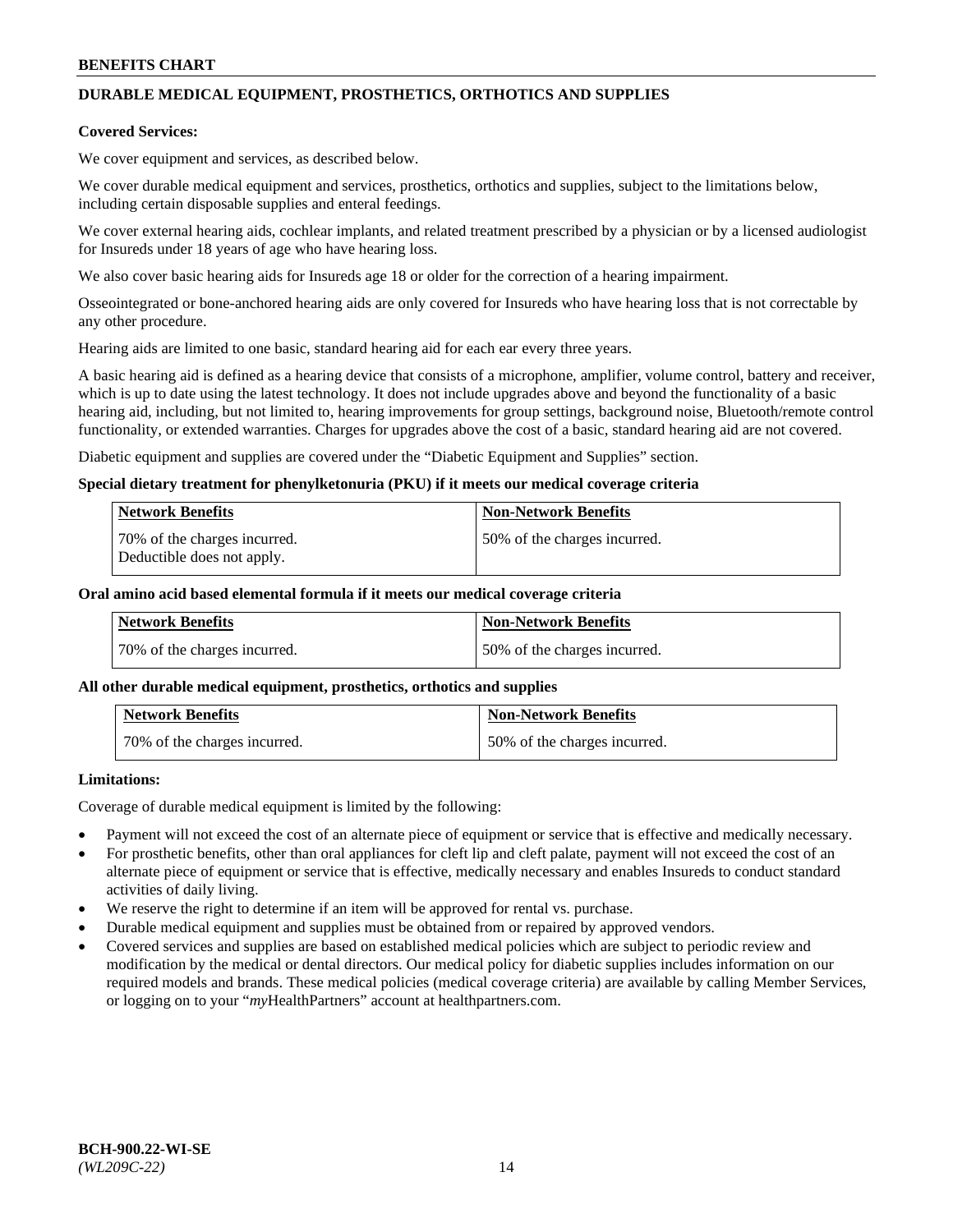## **Not Covered:**

Items which are not eligible for coverage include, but are not limited to:

- Replacement or repair of any covered items, if the items are (i) damaged or destroyed by misuse, abuse or carelessness, (ii) lost; or (iii) stolen.
- Duplicate or similar items.
- Labor and related charges for repair of any covered items which are more than the cost of replacement by an approved vendor.
- Sales tax, mailing, delivery charges, service call charges.
- Items which are primarily educational in nature or for hygiene, vocation, comfort, convenience or recreation.
- Communication aids or devices: equipment to create, replace or augment communication abilities including, but not limited to, speech processors, receivers, communication boards, or computer or electronic assisted communication.
- Implantable and osseointegrated or bone-anchored hearing aids and their fitting, except as specifically described in this Benefits Chart. This exclusion does not apply to cochlear implants.
- Eyeglasses, contact lenses and their fitting, measurement and adjustment, except as specifically described in this Benefits Chart.
- Hair prostheses (wigs).
- Household equipment which primarily has customary uses other than medical, such as, but not limited to, exercise cycles, air purifiers, central or unit air conditioners, water purifiers, non-allergenic pillows, mattresses or waterbeds.
- Household fixtures including, but not limited to, escalators or elevators, ramps, swimming pools and saunas.
- Modifications to the structure of the home including, but not limited to, wiring, plumbing or charges for installation of equipment.
- Vehicle, car or van modifications including, but not limited to, hand brakes, hydraulic lifts and car carrier.
- Rental equipment while owned equipment is being repaired by non-contracted vendors, beyond one month rental of medically necessary equipment.
- Other equipment and supplies, including but not limited to assistive devices, that we determine are not eligible for coverage.
- See "Services Not Covered" in the Certificate.

## **EMERGENCY AND URGENTLY NEEDED CARE SERVICES**

#### **Covered Services:**

We cover services for emergency care and urgently needed care if the services are otherwise eligible for coverage under the Certificate.

**Urgently needed care.** These are services to treat an unforeseen illness or injury that:

- are required in order to prevent a serious deterioration in your health; and
- cannot be delayed until the next available clinic or office hours.

| <b>Network Benefits</b>                                                                                  | <b>Non-Network Benefits</b> |
|----------------------------------------------------------------------------------------------------------|-----------------------------|
| 100% of the charges incurred, subject to a<br>copayment of \$90 per visit.<br>Deductible does not apply. | See Network Benefits.       |

**Emergency care.** These are services to treat:

- the sudden, unexpected onset of illness or injury which, if left untreated or unattended until the next available clinic or office hours, would result in hospitalization; or
- a condition requiring professional health services immediately necessary to preserve life or stabilize health.

Emergency care includes emergency services as defined in Division BB, Title I, Section 102 of the Consolidated Appropriations Act of 2021.

When reviewing claims for coverage of emergency services, our medical director will take into consideration a reasonable layperson's belief that the circumstances required immediate medical care that could not wait until the next working day or next available clinic appointment.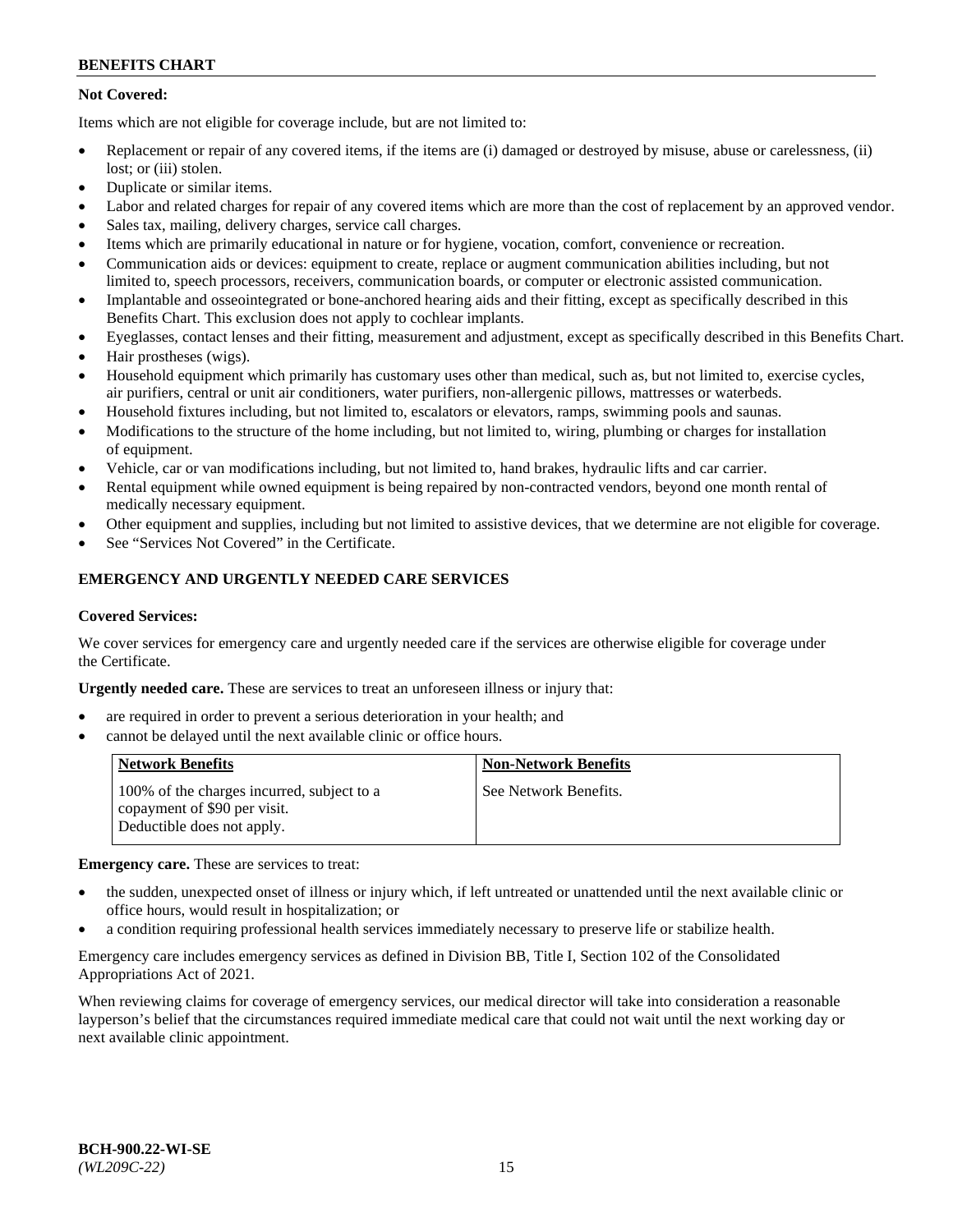### **Emergency care in a hospital emergency room, including professional services of a physician**

| <b>Network Benefits</b>      | <b>Non-Network Benefits</b> |
|------------------------------|-----------------------------|
| 70% of the charges incurred. | See Network Benefits.       |

### **Inpatient emergency care in a hospital**

| <b>Network Benefits</b>      | <b>Non-Network Benefits</b> |
|------------------------------|-----------------------------|
| 70% of the charges incurred. | See Network Benefits.       |

### **Not Covered:**

• See "Services Not Covered" in the Certificate.

# **GENE THERAPY**

## **Covered Services:**

We cover gene therapy treatment if it meets our medical coverage criteria.

| <b>Network Benefits</b>                                                                                                                                                                                 | <b>Non-Network Benefits</b> |
|---------------------------------------------------------------------------------------------------------------------------------------------------------------------------------------------------------|-----------------------------|
| Coverage level is same as corresponding Network<br>Benefits, depending on type of service provided such as<br>Office Visits for Illness or Injury, Inpatient or<br><b>Outpatient Hospital Services.</b> | No coverage.                |

### **Limitations:**

- Gene therapy must be provided by a designated provider.
- Specific types of gene therapy are limited to therapies and conditions specified in our medical coverage criteria.

## **Not Covered:**

• See "Services Not Covered" in the Certificate.

## **HEALTH EDUCATION**

## **Covered Services:**

We cover education for preventive services and education for the management of chronic health problems (such as diabetes).

| <b>Network Benefits</b>                                     | <b>Non-Network Benefits</b>  |
|-------------------------------------------------------------|------------------------------|
| 100% of the charges incurred.<br>Deductible does not apply. | 50% of the charges incurred. |

#### **Not Covered:**

• See "Services Not Covered" in the Certificate.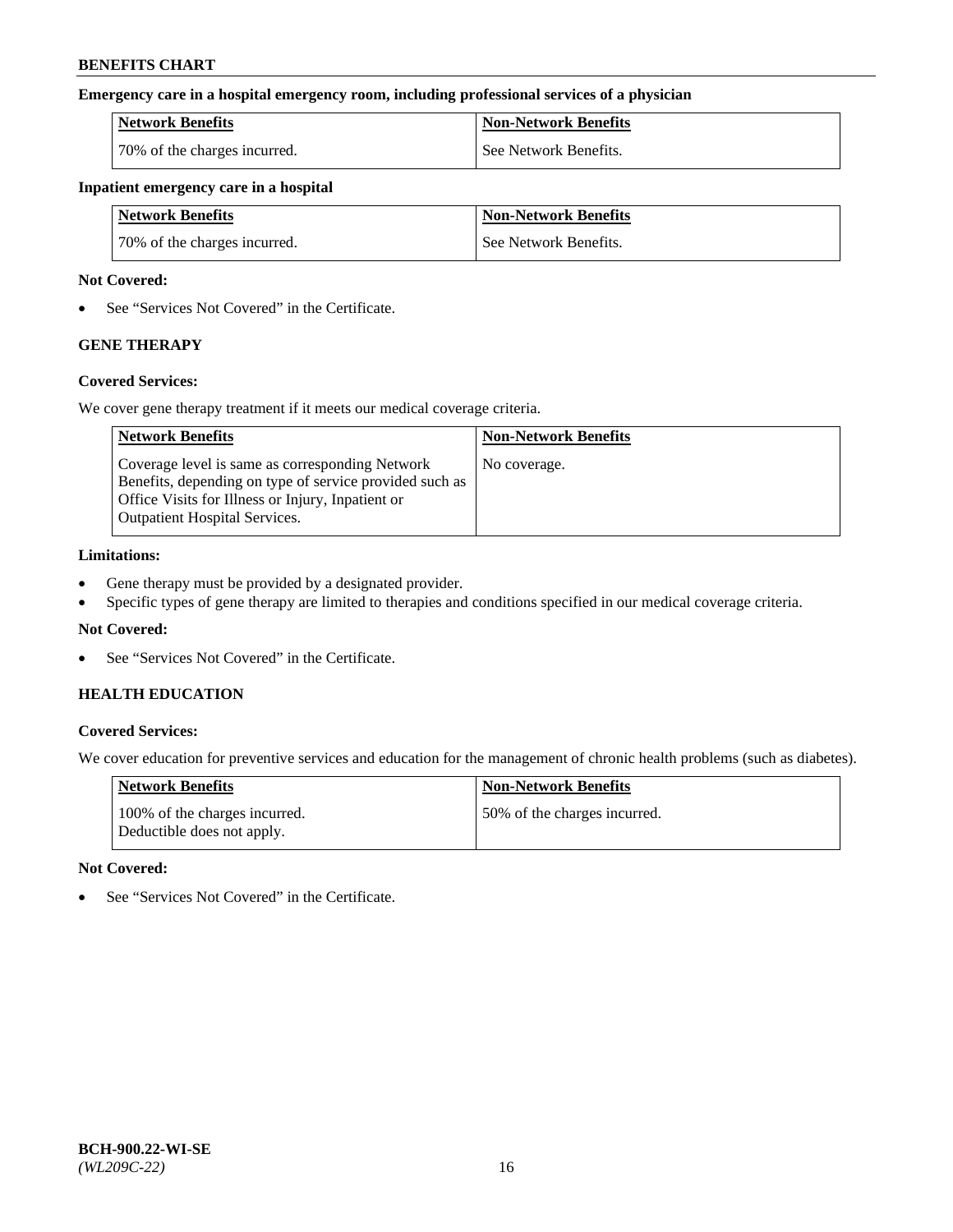## **HOME-BASED COMPREHENSIVE HEALTH RISK ASSESSMENT**

#### **Covered Services:**

If you meet our criteria for coverage, you may qualify for our home-based comprehensive health risk assessment program. The program covers a health assessment with a designated nurse practitioner.

| Network Benefits                                            | <b>Non-Network Benefits</b> |
|-------------------------------------------------------------|-----------------------------|
| 100% of the charges incurred.<br>Deductible does not apply. | No coverage.                |

### **Not Covered:**

See "Services Not Covered" in the Certificate.

## **HOME HEALTH SERVICES**

### **Covered Services:**

We cover skilled nursing services, physical therapy, occupational therapy, speech therapy, respiratory therapy and other therapeutic services, non-routine prenatal and postnatal services, routine postnatal well child visits as described in our medical coverage criteria, phototherapy services for newborns, home health aide services and other eligible home health services when provided in your home, if you are homebound (i.e., unable to leave home without considerable effort due to a medical condition). Lack of transportation does not constitute homebound status. For phototherapy services for newborns and high risk prenatal services, supplies and equipment are included.

We cover total parenteral nutrition/intravenous ("TPN/IV") therapy, equipment, supplies and drugs in connection with IV therapy. IV line care kits are covered under Durable Medical Equipment.

We cover palliative care benefits. Palliative care includes symptom management, education and establishing goals of care. We waive the requirement that you be homebound for a limited number of home visits for palliative care (as shown in this Benefits Chart), if you have a life-threatening, non-curable condition which has a prognosis of survival of two years or less. Additional palliative care visits are eligible under the home health services benefit if you are homebound and meet all other requirements defined in this section.

You do not need to be homebound to receive total parenteral nutrition/intravenous ("TPN/IV") therapy.

Home health services are eligible and covered only when:

- medically necessary; and
- provided as rehabilitative care, terminal care or maternity care; and
- ordered by a physician, and included in the written home care plan.

### **Physical therapy, occupational therapy, speech therapy, respiratory therapy, home health aide services and palliative care**

#### **Primary Care Providers**

| <b>Network Benefits</b>                                                                                  | <b>Non-Network Benefits</b>  |
|----------------------------------------------------------------------------------------------------------|------------------------------|
| 100% of the charges incurred, subject to a<br>copayment of \$45 per visit.<br>Deductible does not apply. | 50% of the charges incurred. |

#### **Specialty Care Providers**

| <b>Network Benefits</b>                                                                                  | <b>Non-Network Benefits</b>  |
|----------------------------------------------------------------------------------------------------------|------------------------------|
| 100% of the charges incurred, subject to a<br>copayment of \$90 per visit.<br>Deductible does not apply. | 50% of the charges incurred. |

If more than one home health visit occurs in a day, a separate copayment applies to each. For example, if an occupational therapist and a physical therapist visit an Insured in the same day, a separate copayment will be charged for each visit.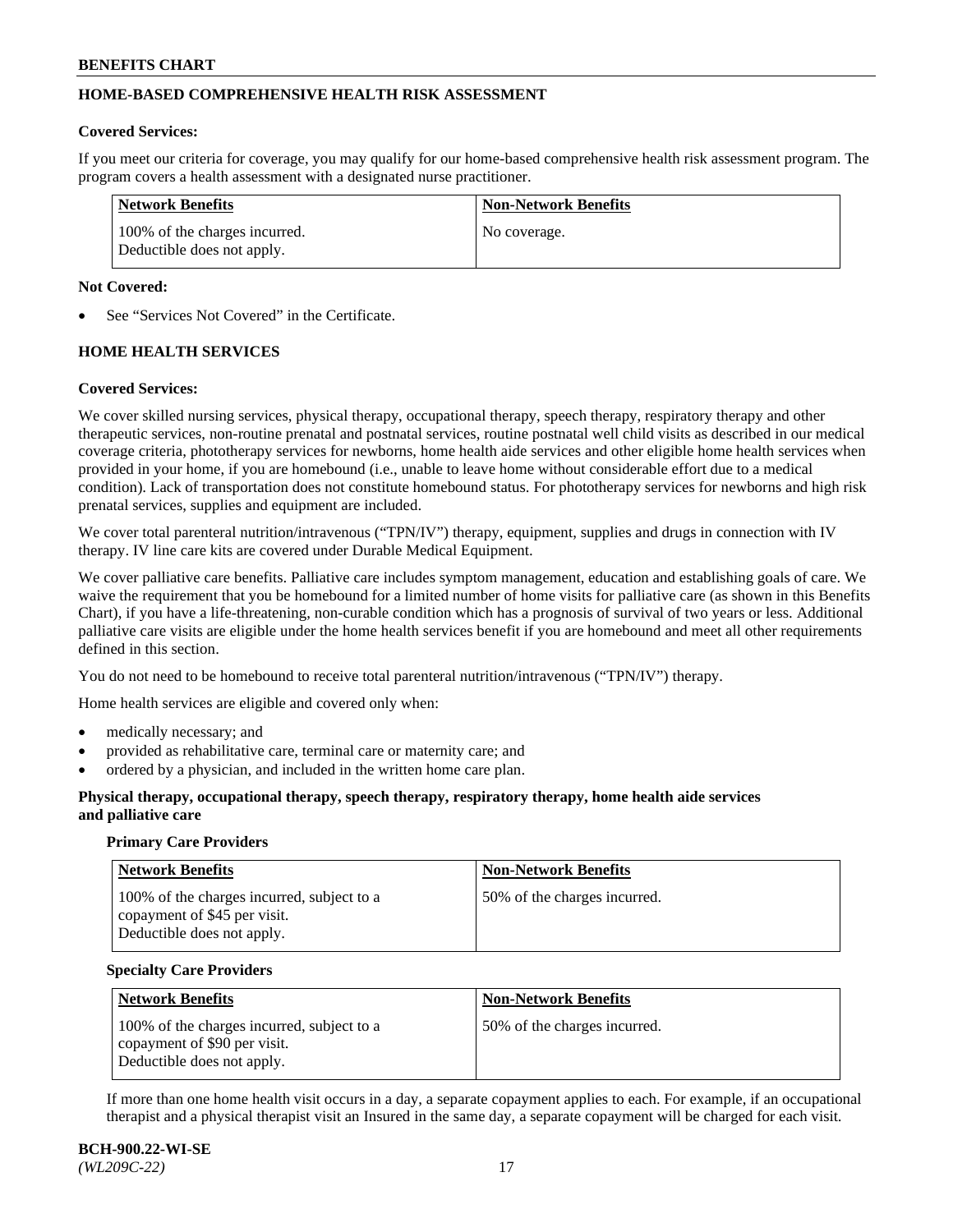## **TPN/IV therapy, skilled nursing services, non-routine prenatal/postnatal services, and phototherapy**

| <b>Network Benefits</b>                                     | <b>Non-Network Benefits</b>  |
|-------------------------------------------------------------|------------------------------|
| 100% of the charges incurred.<br>Deductible does not apply. | 50% of the charges incurred. |

Each 24-hour visit (or shifts up to 24-hour visits) equals one visit and counts toward the Maximum visits for all other services shown below. Any visit that lasts less than 24 hours regardless of the length of the visit, will count as one visit toward the Maximum visits for all other services shown below. All visits must be medically necessary and benefit eligible.

### **Routine postnatal well child visit**

| Network Benefits                                            | <b>Non-Network Benefits</b>  |
|-------------------------------------------------------------|------------------------------|
| 100% of the charges incurred.<br>Deductible does not apply. | 50% of the charges incurred. |

### **Maximum visits for palliative care**

If you are eligible to receive palliative care in the home and you are not homebound, there is a maximum of 12 visits per calendar year.

## **Maximum visits for all services other than palliative care**

| Network Benefits               | <b>Non-Network Benefits</b>  |
|--------------------------------|------------------------------|
| 1.60 visits per calendar year. | 30 visits per calendar year. |

Each visit provided under the Network Benefits and Non-Network Benefits counts toward the maximums shown under both Maximum visits sections. The routine postnatal well child visits do not count toward the visit limit.

### **Limitations:**

- Home health services are not provided as a substitute for a primary caregiver in the home or as relief (respite) for a primary caregiver in the home. We will not reimburse family members or residents in your home for the above services.
- A service shall not be considered a skilled nursing service merely because it is performed by, or under the direct supervision of, a licensed nurse. Where a service (such as tracheotomy suctioning or ventilator monitoring) or like services, can be safely and effectively performed by a non-medical person (or self-administered), without the direct supervision of a licensed nurse, the service shall not be regarded as a skilled nursing service, whether or not a skilled nurse actually provides the service. The unavailability of a competent person to provide a non-skilled service shall not make it a skilled service when a skilled nurse provides it. Only the skilled nursing component of so-called "blended" services (i.e. services which include skilled and non-skilled components) are covered under this Benefits Chart.

- Financial or legal counseling services.
- Housekeeping or meal services in your home.
- Private duty nursing services.
- Services provided by a family member or enrollee, or a resident in the enrollee's home.
- Vocational rehabilitation and recreational or educational therapy. Recreation therapy is therapy provided solely for the purpose of recreation, including, but not limited to: (a) requests for physical therapy or occupational therapy to improve athletic ability, and (b) braces or guards to prevent sports injuries.
- See "Services Not Covered" in the Certificate.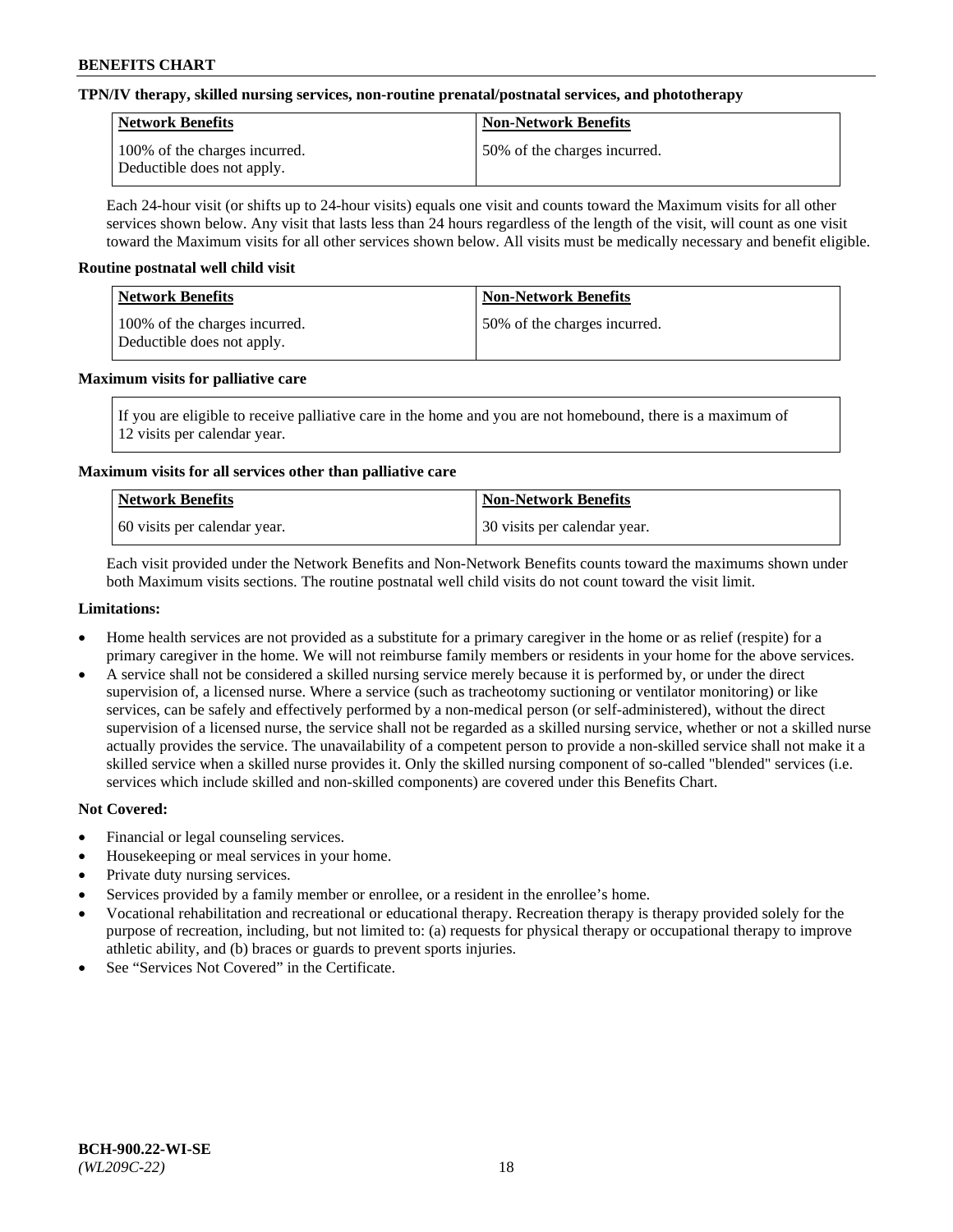## **HOME HOSPICE SERVICES**

### **Applicable Definitions:**

**Part-time.** This is up to two hours of service per day, more than two hours is considered continuous care.

**Continuous Care.** This is from two to twelve hours of service per day provided by a registered nurse, licensed practical nurse, or home health aide, during a period of crisis in order to maintain a terminally ill patient at home.

**Appropriate Facility.** This is a nursing home, hospice residence, or other inpatient facility.

**Custodial Care Related to Hospice Services.** This means providing assistance in the activities of daily living and the care needed by a terminally ill patient which can be provided by primary caregiver (i.e., family member or friend) who is responsible for the patient's home care.

## **Covered Services:**

**Home hospice program.** We cover the services described below if you are terminally ill and accepted as a home hospice program participant. You must meet the eligibility requirements of the program, and elect to receive services through the home hospice program. The services will be provided in your home, with inpatient care available when medically necessary as described below. If you elect to receive hospice services, you do so in lieu of curative treatment for your terminal illness for the period you are enrolled in the home hospice program.

**Eligibility:** In order to be eligible to be enrolled in the home hospice program, you must: (1) be a terminally ill patient (prognosis of six months or less); (2) have chosen a palliative treatment focus (i.e., emphasizing comfort and supportive services rather than treatment attempting to cure the disease or condition); and (3) continue to meet the terminally ill prognosis as reviewed by our medical director or his or her designee over the course of care. You may withdraw from the home hospice program at any time.

**Eligible services:** Hospice services include the following services provided in accordance with an approved hospice treatment plan.

- Home health services:
	- o Part-time care provided in your home by an interdisciplinary hospice team (which may include a physician, nurse, social worker, and spiritual counselor) and medically necessary home health services are covered.
	- o One or more periods of continuous care in your home or in a setting which provides day care for pain or symptom management, when medically necessary, will be covered.
	- Inpatient services: We cover medically necessary inpatient services.
- Other services:
	- Respite care is covered for care in your home or in an appropriate facility, to give your primary caregivers (i.e., family members or friends) rest and/or relief when necessary in order to maintain a terminally ill patient at home.
	- o Medically necessary medications for pain and symptom management.
	- o Semi-electric hospital beds and other durable medical equipment are covered.
	- o Emergency and non-emergency care is covered.

| Network Benefits                                            | <b>Non-Network Benefits</b>  |
|-------------------------------------------------------------|------------------------------|
| 100% of the charges incurred.<br>Deductible does not apply. | 50% of the charges incurred. |

Respite care is limited to 5 days per episode, and respite care and continuous care combined are limited to 30 days.

- Financial or legal counseling services.
- Housekeeping or meal services in your home.
- Custodial or maintenance care related to hospice services, whether provided in the home or in a nursing home.
- Any service not specifically described as covered services under this home hospice services benefits.
- Any services provided by members of your family or residents in your home.
- See "Services Not Covered" in the Certificate.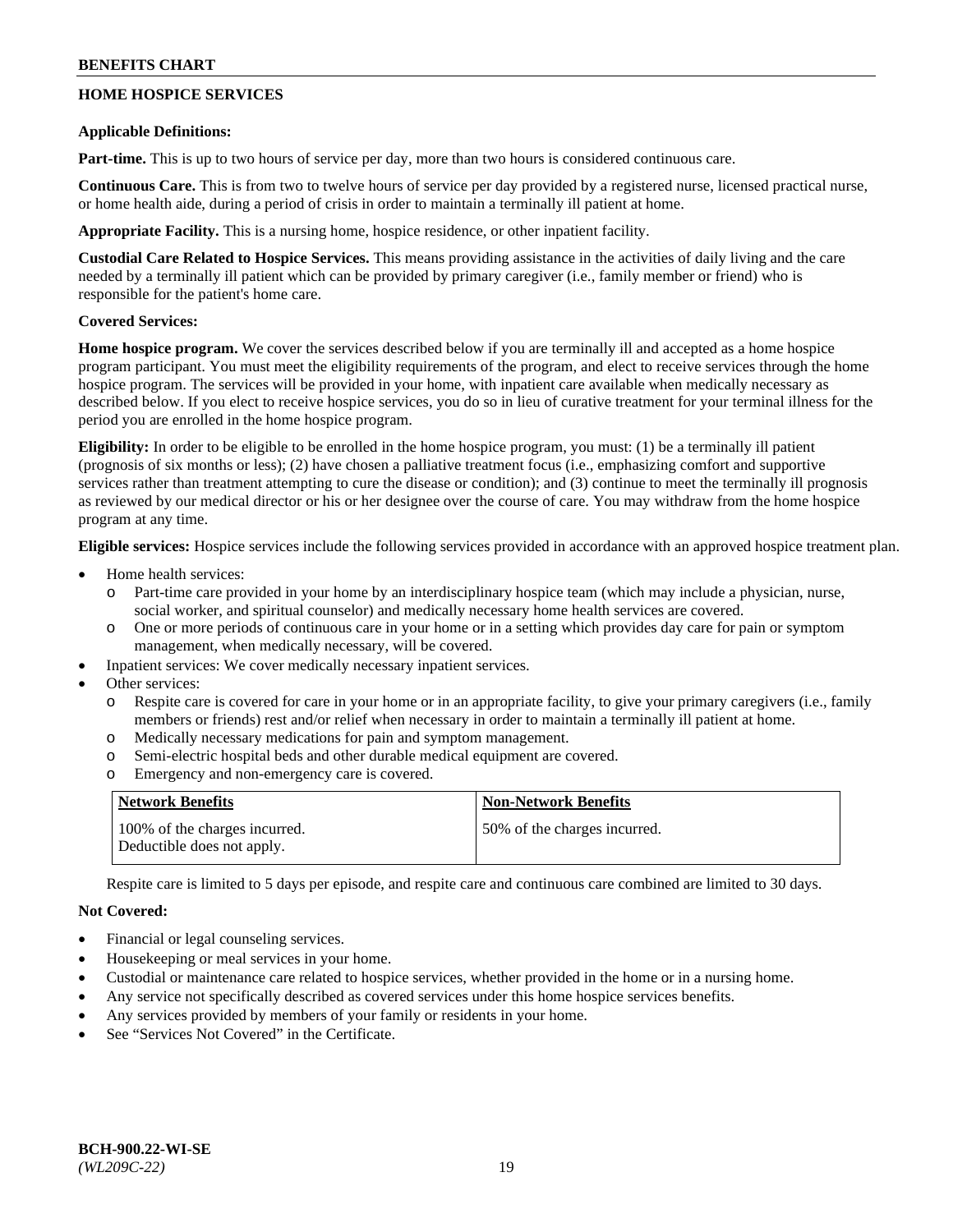## **HOSPITAL AND SKILLED NURSING FACILITY SERVICES**

#### **Covered Services:**

We cover services as described below.

### **Medical or surgical hospital services**

**Inpatient hospital services:** We cover the following medical or surgical services, for the treatment of acute illness or injury, which require the level of care only provided in an acute care facility. These services must be authorized by a physician.

Inpatient hospital services include: room and board; the use of operating or maternity delivery rooms; intensive care facilities; newborn nursery facilities; general nursing care, anesthesia, laboratory and diagnostic imaging services, radiation therapy, physical therapy, prescription drugs or other medications administered during treatment, blood and blood products (unless replaced), and blood derivatives, and other diagnostic or treatment related hospital services; physician and other professional medical and surgical services provided while in the hospital, including gender confirmation surgery that meets medical coverage criteria.

We cover, following a vaginal delivery, a minimum of 48 hours of inpatient care for the mother and newborn child. We cover, following a caesarean section delivery, a minimum of 96 hours of inpatient care for the mother and newborn child.

Group health plans and health insurance issuers generally may not, under Federal law, restrict benefits for any hospital length of stay in connection with childbirth for the mother of newborn child to less than 48 hours following a vaginal delivery, or less than 96 hours following a caesarean section. However, Federal law generally does not prohibit the mother's or newborn's attending provider, after consulting with the mother, from discharging the mother or her newborn earlier than 48 hours (or 96 hours as applicable). In any case plans and issuers may not, under Federal law, require that a provider obtain authorization from the plan or the insurance issuer for prescribing a length of stay not in excess of 48 hours (or 96 hours).

| <b>Network Benefits</b>      | Non-Network Benefits         |
|------------------------------|------------------------------|
| 70% of the charges incurred. | 50% of the charges incurred. |

Each Insured's admission or confinement, including that of a newborn child, is separate and distinct from the admission or confinement of any other Insured.

**Outpatient hospital, ambulatory care or surgical facility services:** We cover the following medical and surgical services, for diagnosis or treatment of illness or injury on an outpatient basis. These services must be authorized by a physician.

Outpatient services include: use of operating rooms, maternity delivery rooms or other outpatient departments, rooms or facilities; and the following outpatient services: general nursing care, anesthesia, laboratory and diagnostic imaging services, radiation therapy, physical therapy, drugs administered during treatment, blood and blood products (unless replaced), and blood derivatives, and other diagnostic or treatment related outpatient services; physician and other professional medical and surgical services provided while an outpatient, including colonoscopies (starting at age 50, or under age 50 for people at high risk of colorectal cancer), and gender confirmation surgery that meets medical coverage criteria.

For Network Benefits, non-emergent, scheduled outpatient Magnetic Resonance Imaging (MRI) and Computed Tomography (CT) must be provided at a designated facility. Your physician or facility will obtain or verify prior authorization for these services, as needed.

To see the benefit level for diagnostic imaging services, laboratory services and physical therapy, see benefits under Diagnostic Imaging Services, Laboratory Services and Physical Therapy in this Benefits Chart.

| <b>Network Benefits</b>      | <b>Non-Network Benefits</b>   |
|------------------------------|-------------------------------|
| 70% of the charges incurred. | 150% of the charges incurred. |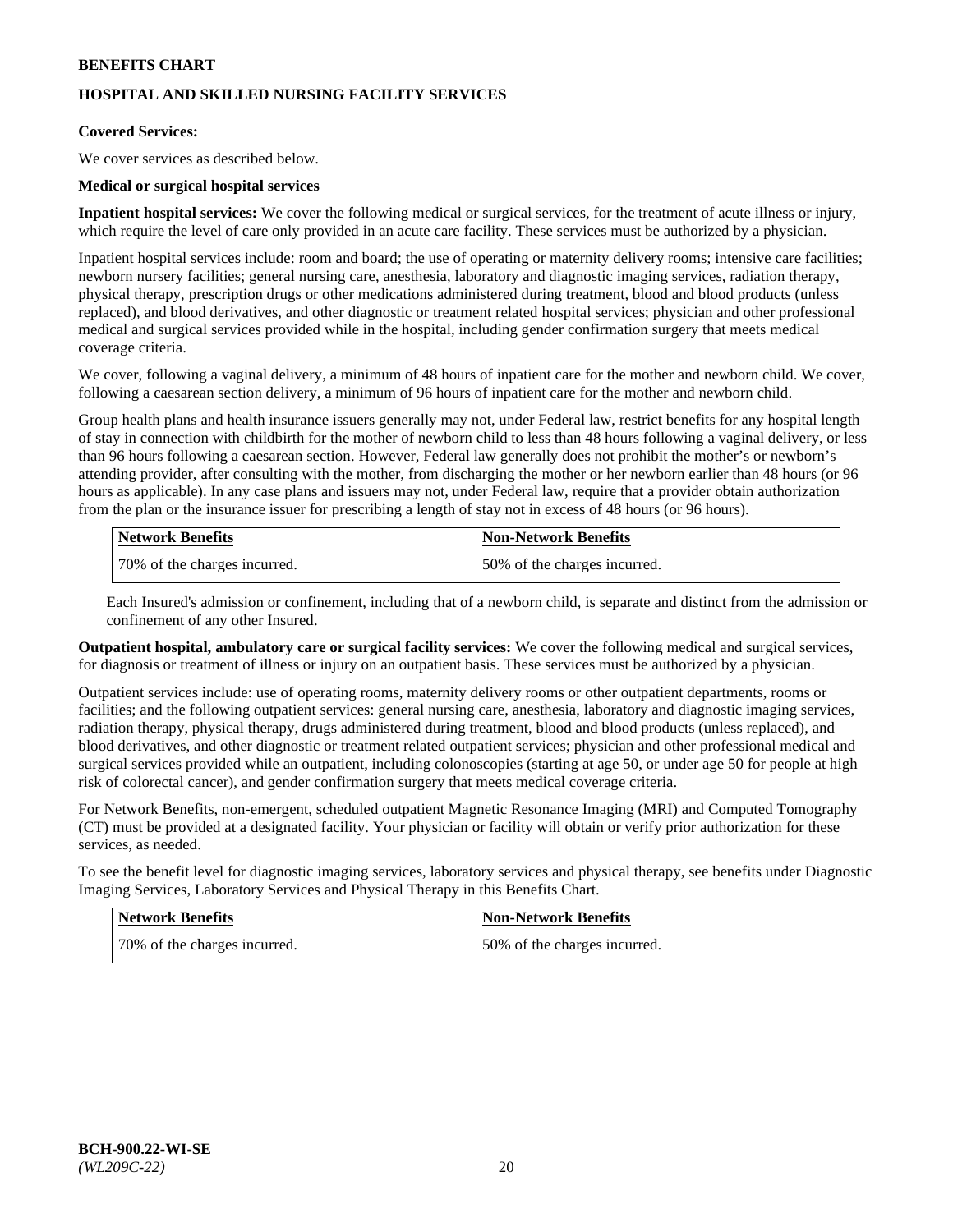## **Skilled nursing facility care:**

We cover room and board, daily skilled nursing and related ancillary services for post-acute treatment and rehabilitative care of illness or injury that meets medical coverage criteria. Rehabilitation services are limited to services where significant measurable progress is expected to occur within a reasonable period of time.

| Network Benefits                             | <b>Non-Network Benefits</b>                  |
|----------------------------------------------|----------------------------------------------|
| 170% of the charges incurred.                | 50% of the charges incurred.                 |
| Limited to a 30-day maximum per confinement. | Limited to a 30-day maximum per confinement. |

Each day of services provided under the Network Benefits and Non-Network Benefits, combined, applies toward the maximum shown above.

### **Not Covered:**

- Services for items for personal convenience, such as television rental, are not covered.
- See "Services Not Covered" in the Certificate.

### **INFERTILITY DIAGNOSIS**

#### **Covered Services:**

We cover the diagnosis of infertility. These services include diagnostic procedures and tests provided in connection with an infertility evaluation, office visits and consultations to diagnose infertility.

| <b>Network Benefits</b>                                    | <b>Non-Network Benefits</b>  |
|------------------------------------------------------------|------------------------------|
| 70% of the charges incurred.<br>Deductible does not apply. | 50% of the charges incurred. |

Coverage is limited to office visits and consultations to diagnose infertility. Treatment is not covered.

## **Not Covered:**

- Infertility/fertility treatment, including, but not limited to, office visits, laboratory services, diagnostic imaging services and fertility drugs; reversal of sterilization; and sperm, ova or embryo acquisition, retrieval or storage; however, we cover office visits and consultations to diagnose infertility.
- Services related to the establishment of surrogate pregnancy and fees for a surrogate. However, pregnancy and maternity services are covered for an Insured under this Benefits Chart, including a surrogate pregnancy.
- See "Services Not Covered" in the Certificate.

## **LABORATORY SERVICES**

#### **Covered Services:**

We cover laboratory tests when ordered by a provider and provided in a clinic or outpatient hospital facility. This includes blood tests to detect lead exposure in children between the ages of 6 months and 72 months.

To see the benefit level for inpatient hospital or skilled nursing facility services, see benefits under "Inpatient Hospital and Skilled Nursing Facility Services" in this Benefits Chart.

#### **Prostate-specific antigen (PSA) testing**

| Network Benefits                                            | <b>Non-Network Benefits</b>  |
|-------------------------------------------------------------|------------------------------|
| 100% of the charges incurred.<br>Deductible does not apply. | 50% of the charges incurred. |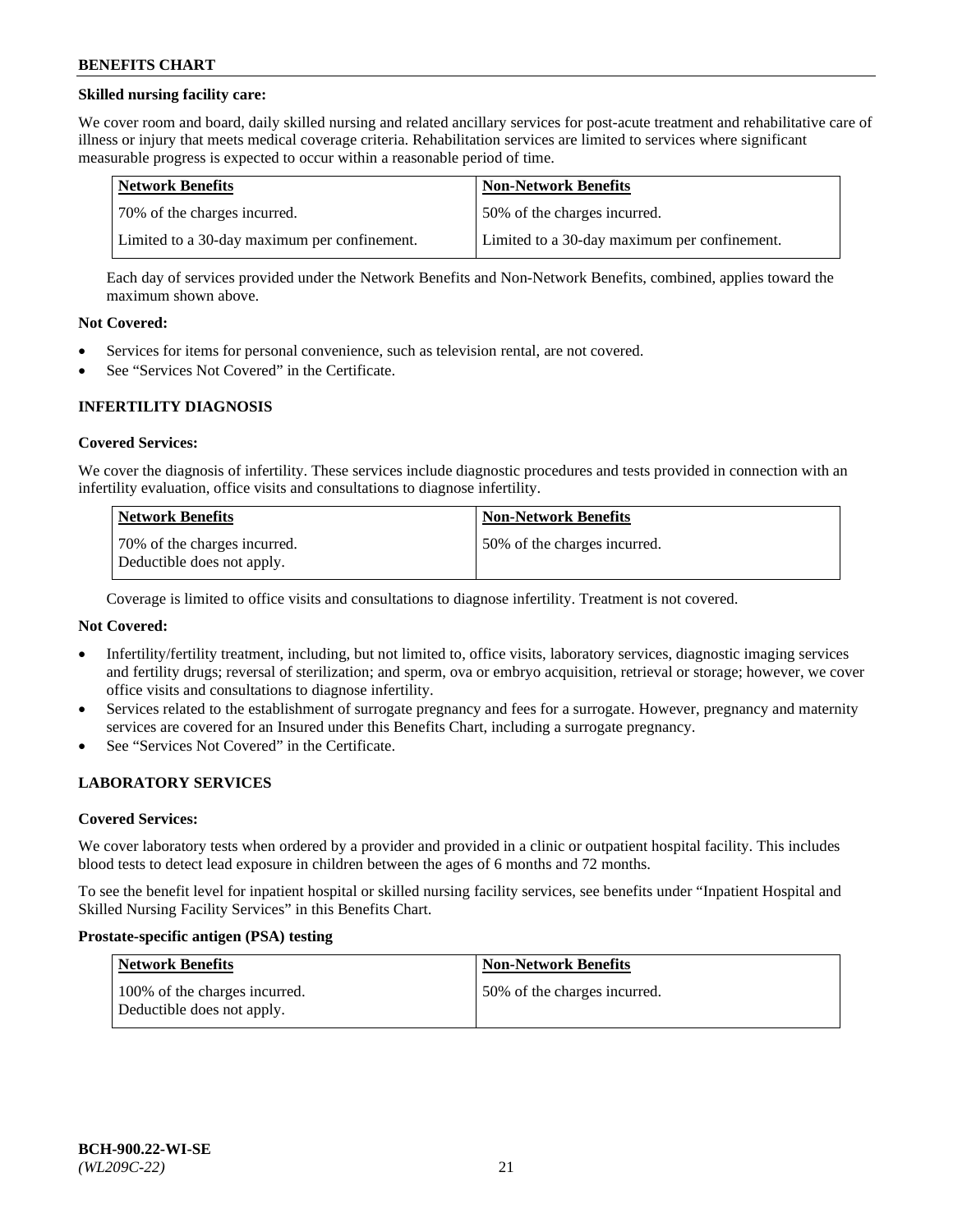### **All other laboratory services**

#### **Services for illness or injury**

| <b>Network Benefits</b>                                     | <b>Non-Network Benefits</b>  |
|-------------------------------------------------------------|------------------------------|
| 100% of the charges incurred.<br>Deductible does not apply. | 50% of the charges incurred. |

## **Preventive services**

Laboratory services associated with preventive services are covered at the benefit level shown in the "Preventive Services" section of this Benefits Chart.

### **Not Covered:**

See "Services Not Covered" in the Certificate.

## **MASTECTOMY RECONSTRUCTION BENEFIT**

### **Covered Services:**

We cover reconstruction of the breast on which the mastectomy has been performed; surgery and reconstruction of the other breast to produce symmetrical appearance, and prostheses and physical complications of all stages of mastectomy, including lymphedemas.

| <b>Network Benefits</b>                               | <b>Non-Network Benefits</b>                           |
|-------------------------------------------------------|-------------------------------------------------------|
| Coverage level is same as corresponding Network       | Coverage level is same as corresponding Non-Network   |
| Benefits, depending on type of service provided, such | Benefits, depending on type of service provided, such |
| as Office Visits for Illness or Injury, Inpatient or  | as Office Visits for Illness or Injury, Inpatient or  |
| <b>Outpatient Hospital Services.</b>                  | Outpatient Hospital Services.                         |

#### **Not Covered:**

See "Services Not Covered" in the Certificate.

## **MEDICATION THERAPY DISEASE MANAGEMENT PROGRAM**

## **Covered Services:**

If you meet our criteria for coverage, you may qualify for our Medication Therapy Disease Management Program.

The program covers consultations with a designated Network pharmacist.

Covered services are based on established medical policies, which are subject to periodic review and modification by the medical directors. These medical policies (medical coverage criteria) are available by calling Member Services, or logging on to your "*my*HealthPartners" account at [healthpartners.com.](http://www.healthpartners.com/)

| Network Benefits                                            | <b>Non-Network Benefits</b> |
|-------------------------------------------------------------|-----------------------------|
| 100% of the charges incurred.<br>Deductible does not apply. | No coverage.                |

## **Not Covered:**

See "Services Not Covered" in the Certificate.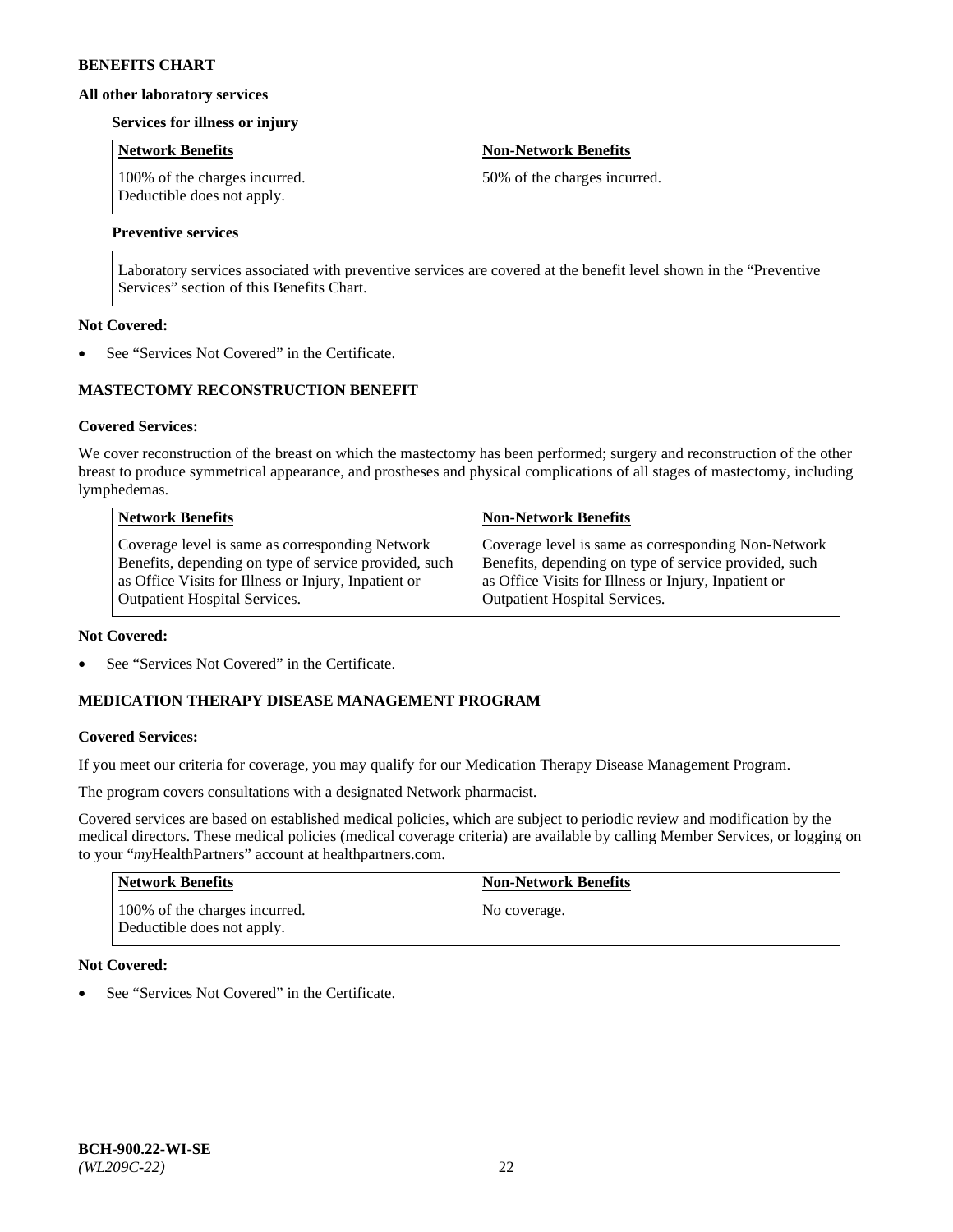# **OFFICE VISITS FOR ILLNESS OR INJURY**

## **Covered Services:**

We cover the following when medically necessary: professional medical and surgical services and related supplies, including biofeedback, of physicians and other health care providers; blood and blood products (unless replaced) and blood derivatives.

We cover diagnosis and treatment of illness or injury to the eyes. Where contact or eye glass lenses are prescribed as medically necessary for the post-operative treatment of cataracts or for the treatment of aphakia, acute or chronic corneal pathology, or keratoconus, we cover the initial evaluation, lenses and fitting. Insureds must pay for lens replacement beyond the initial pair.

Services received via video, E-visit or telephone are covered under the "Telehealth/Telemedicine Services" section.

### **Office visits**

## **Primary Care Providers**

| <b>Network Benefits</b>                                                                                  | <b>Non-Network Benefits</b>  |
|----------------------------------------------------------------------------------------------------------|------------------------------|
| 100% of the charges incurred, subject to a<br>copayment of \$45 per visit.<br>Deductible does not apply. | 50% of the charges incurred. |

## **Specialty Care Providers**

| Network Benefits                                                                                         | <b>Non-Network Benefits</b>  |
|----------------------------------------------------------------------------------------------------------|------------------------------|
| 100% of the charges incurred, subject to a<br>copayment of \$90 per visit.<br>Deductible does not apply. | 50% of the charges incurred. |

## **Convenience clinics**

| <b>Network Benefits</b>                                                                                  | <b>Non-Network Benefits</b>  |
|----------------------------------------------------------------------------------------------------------|------------------------------|
| 100% of the charges incurred, subject to a<br>copayment of \$20 per visit.<br>Deductible does not apply. | 50% of the charges incurred. |

## **Injections administered in a physician's office, other than immunizations**

#### **Allergy injections**

| <b>Network Benefits</b>                                                                                           | <b>Non-Network Benefits</b>  |
|-------------------------------------------------------------------------------------------------------------------|------------------------------|
| 100% of the charges incurred, subject to a<br>copayment of \$2 per date of service.<br>Deductible does not apply. | 50% of the charges incurred. |

#### **All other injections**

| Network Benefits                                                                                                  | <b>Non-Network Benefits</b>  |
|-------------------------------------------------------------------------------------------------------------------|------------------------------|
| 100% of the charges incurred, subject to a<br>copayment of \$2 per date of service.<br>Deductible does not apply. | 50% of the charges incurred. |

- Court ordered treatment, except as described in this Benefits Chart. Any resulting court ordered treatment for mental health services will be subject to the Certificate's requirement for medical necessity.
- See "Services Not Covered" in the Certificate.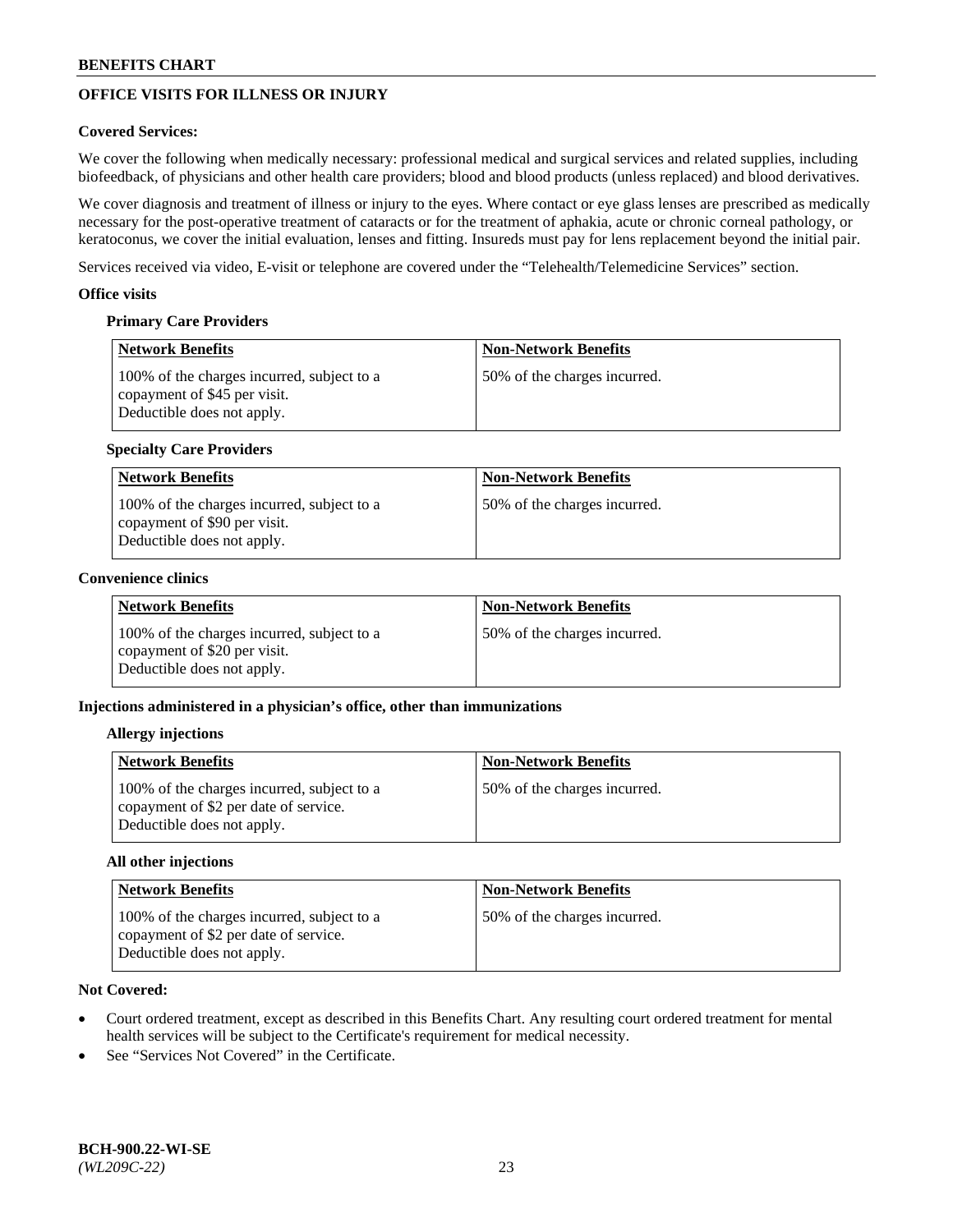# **PEDIATRIC EYEWEAR**

### **Covered Services:**

We cover pediatric eyewear for children.

Routine eye exams are covered under the "Preventive Services" section.

| <b>Network Benefits</b>      | <b>Non-Network Benefits</b> |
|------------------------------|-----------------------------|
| 70% of the charges incurred. | No coverage.                |

### **Limitations:**

- Coverage under this provision will continue until the end of the month in which the child turns age 19.
- Limited to one of the following per calendar year:
	- o one pair of eyeglasses including one set of prescription lenses, frames from our designated eyewear collection and anti-scratch coating; or
	- o one pair of non-disposable contact lenses; or
	- o a one-year supply of disposable contact lenses.
- Contact lens fittings are limited to two per calendar year.

## **Not Covered:**

- Frames that are not included in our designated eyewear collection. However, one pair of lenses will be covered if an Insured chooses frames outside our designated eyewear collection.
- More than one pair of lenses or frames or non-disposable contacts per calendar year, regardless of the reason. This includes replacement of eyeglasses or contact lenses due to loss, breakage, theft, or change in prescription.
- Safety glasses or goggles for sports or vocational reasons.
- Upgrades including, but not limited to, UV protection and no-line multifocal lenses.
- See "Services Not Covered" in the Certificate.

## **PHYSICAL THERAPY, OCCUPATIONAL THERAPY, SPEECH THERAPY AND OTHER SPECIFIED THERAPIES**

## **Covered Services:**

We cover the following physical therapy, occupational therapy and speech therapy services:

- Medically necessary rehabilitative care to correct the effects of illness or injury.
- Habilitative care rendered for congenital, developmental or medical conditions which have significantly limited the successful initiation of normal speech and normal motor development.

Massage therapy which is performed in conjunction with other treatment/modalities by a physical or occupational therapist is part of a prescribed treatment plan and is not billed separately is covered.

We cover services provided in a clinic. To see the benefit level for inpatient hospital or skilled nursing facility services, see benefits under "Inpatient Hospital and Skilled Nursing Facility Services".

#### **Rehabilitative care**

#### **Primary Care Providers**

| <b>Network Benefits</b>                                                                                                                                   | <b>Non-Network Benefits</b>                                                                                                   |
|-----------------------------------------------------------------------------------------------------------------------------------------------------------|-------------------------------------------------------------------------------------------------------------------------------|
| 100% of the charges incurred, subject to a<br>copayment of \$45 per visit.<br>Deductible does not apply.<br>Physical, Occupational and Speech Therapy are | 50% of the charges incurred.<br>Physical, Occupational and Speech Therapy are<br>limited to 20 visits each per calendar year. |
| limited to 20 visits each per calendar year.                                                                                                              |                                                                                                                               |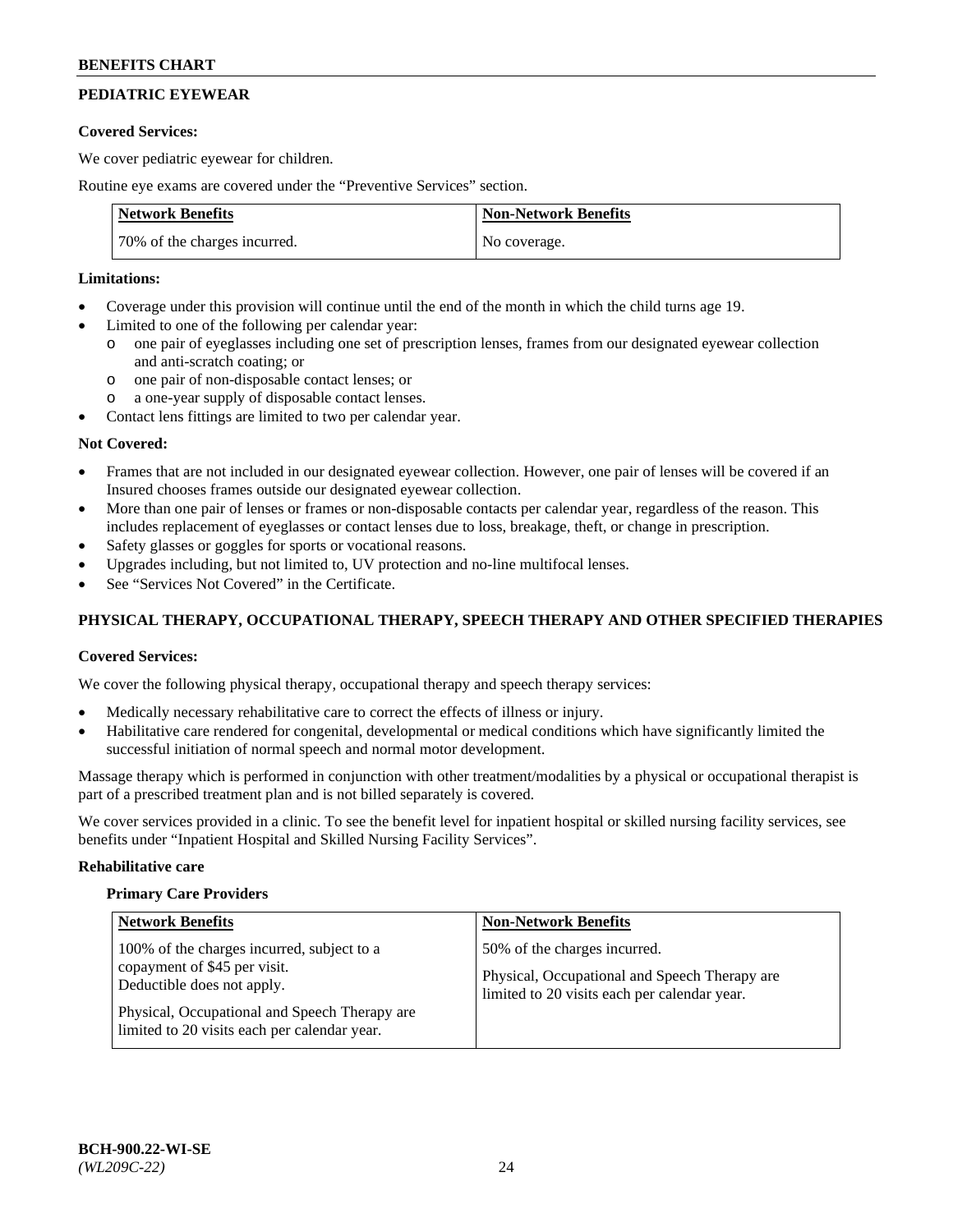## **Specialty Care Providers**

| <b>Network Benefits</b>                                                                                                                                                                                   | <b>Non-Network Benefits</b>                                                                                                   |
|-----------------------------------------------------------------------------------------------------------------------------------------------------------------------------------------------------------|-------------------------------------------------------------------------------------------------------------------------------|
| 100% of the charges incurred, subject to a<br>copayment of \$90 per visit.<br>Deductible does not apply.<br>Physical, Occupational and Speech Therapy are<br>limited to 20 visits each per calendar year. | 50% of the charges incurred.<br>Physical, Occupational and Speech Therapy are<br>limited to 20 visits each per calendar year. |

## **In addition to the services provided above, we cover a minimum of:**

- 20 visits per calendar year for pulmonary rehabilitation.
- 36 visits per calendar year for cardiac rehabilitation.
- 30 visits per calendar year for post-cochlear implant aural therapy.
- 20 visits per calendar year for cognitive rehabilitation.

Visit limits by a Primary Care Provider and/or Specialty Care Provider are combined. The maximum number of visits is combined for Network Benefits and Non-Network Benefits.

#### **Habilitative services**

### **Primary Care Providers**

| <b>Network Benefits</b>                                                                                                                                                                                   | <b>Non-Network Benefits</b>                                                                                                   |
|-----------------------------------------------------------------------------------------------------------------------------------------------------------------------------------------------------------|-------------------------------------------------------------------------------------------------------------------------------|
| 100% of the charges incurred, subject to a<br>copayment of \$45 per visit.<br>Deductible does not apply.<br>Physical, Occupational and Speech Therapy are<br>limited to 20 visits each per calendar year. | 50% of the charges incurred.<br>Physical, Occupational and Speech Therapy are<br>limited to 20 visits each per calendar year. |

## **Specialty Care Providers**

| <b>Network Benefits</b>                                                                                  | <b>Non-Network Benefits</b>                                                                                                   |
|----------------------------------------------------------------------------------------------------------|-------------------------------------------------------------------------------------------------------------------------------|
| 100% of the charges incurred, subject to a<br>copayment of \$90 per visit.<br>Deductible does not apply. | 50% of the charges incurred.<br>Physical, Occupational and Speech Therapy are<br>limited to 20 visits each per calendar year. |
| Physical, Occupational and Speech Therapy are<br>limited to 20 visits each per calendar year.            |                                                                                                                               |

Visit limits by a Primary Care Provider and/or Specialty Care Provider are combined. The maximum number of visits is combined for Network Benefits and Non-Network Benefits.

- Massage therapy for the purpose of comfort or convenience of the Insured.
- See "Services Not Covered" in the Certificate.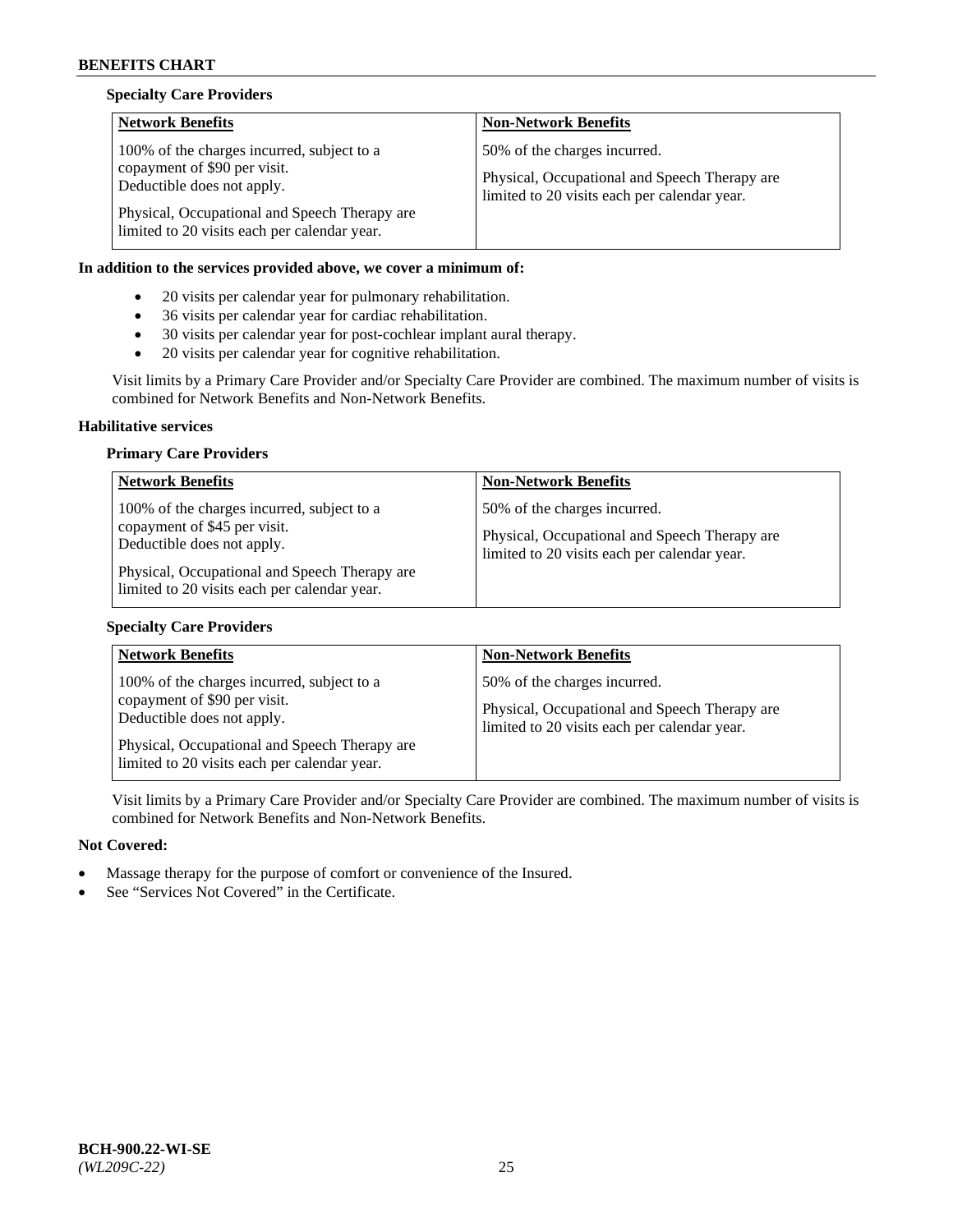## **PRE-DIABETES DISEASE MANAGEMENT PROGRAM**

### **Covered Services:**

If you meet criteria for coverage, you may qualify for the Pre-Diabetes Disease Management Program through Omada Health. The program covers group health coaching which focuses on weight loss, exercise, behavior modification and health education at select locations determined by the plan.

| <b>Network Benefits</b>                                     | <b>Non-Network Benefits</b> |
|-------------------------------------------------------------|-----------------------------|
| 100% of the charges incurred.<br>Deductible does not apply. | Not applicable.             |

### **Not Covered:**

See "Services Not Covered" in the Certificate.

## **PRESCRIPTION DRUG SERVICES**

#### **Covered Services:**

We cover prescription drugs and medications that can be self-administered or are administered in a physician's office.

We will refill a prescription for eye drops covered under this Benefits Chart if the Insured requests a refill and the original prescription specified that additional quantities would be needed, providing the refill request does not exceed the quantities needed, and the following conditions are met:

- If the Insured requests a 30-day refill supply, the request must be made between 22 and 30 days of the later of (a) the original date that the prescription was distributed to the Insured or (b) the date that the most recent refill was distributed to the Insured; or
- If the Insured requests a 90-day refill supply, the request must be made between 67 and 90 days of the later of (a) the original date that the prescription was distributed to the Insured or (b) the date that the most recent refill was distributed to the Insured.

**For Network Benefits, drugs and medications must be obtained at a Network pharmacy.**

**If a copayment is required, you must pay one copayment for each 31-day supply, or portion thereof.**

**Outpatient drugs (except as specified below)**

| <b>Network Benefits</b>                                                                                                                                                                                           | <b>Non-Network Benefits</b>  |
|-------------------------------------------------------------------------------------------------------------------------------------------------------------------------------------------------------------------|------------------------------|
| 100% of the charges incurred, subject to a copayment of<br>\$5 for generic low cost formulary drugs and 100% of<br>the charges incurred, subject to a copayment of \$25 for<br>generic high cost formulary drugs. | 50% of the charges incurred. |
| Brand name formulary drugs are covered at 100% of the<br>charges incurred, subject to a copayment of \$60.                                                                                                        |                              |
| In no event will your cost for a formulary insulin drug<br>exceed \$25.                                                                                                                                           |                              |
| Non-formulary drugs are covered at 100% of the<br>charges incurred, subject to a copayment of \$150.                                                                                                              |                              |
| Deductible does not apply.                                                                                                                                                                                        |                              |

**Oral chemotherapy drugs** are included on the specialty drug list. However, you pay the applicable outpatient drug copayment. As required by Wisconsin law, your maximum copayment will not be more than \$100 per prescription for a 31-day supply.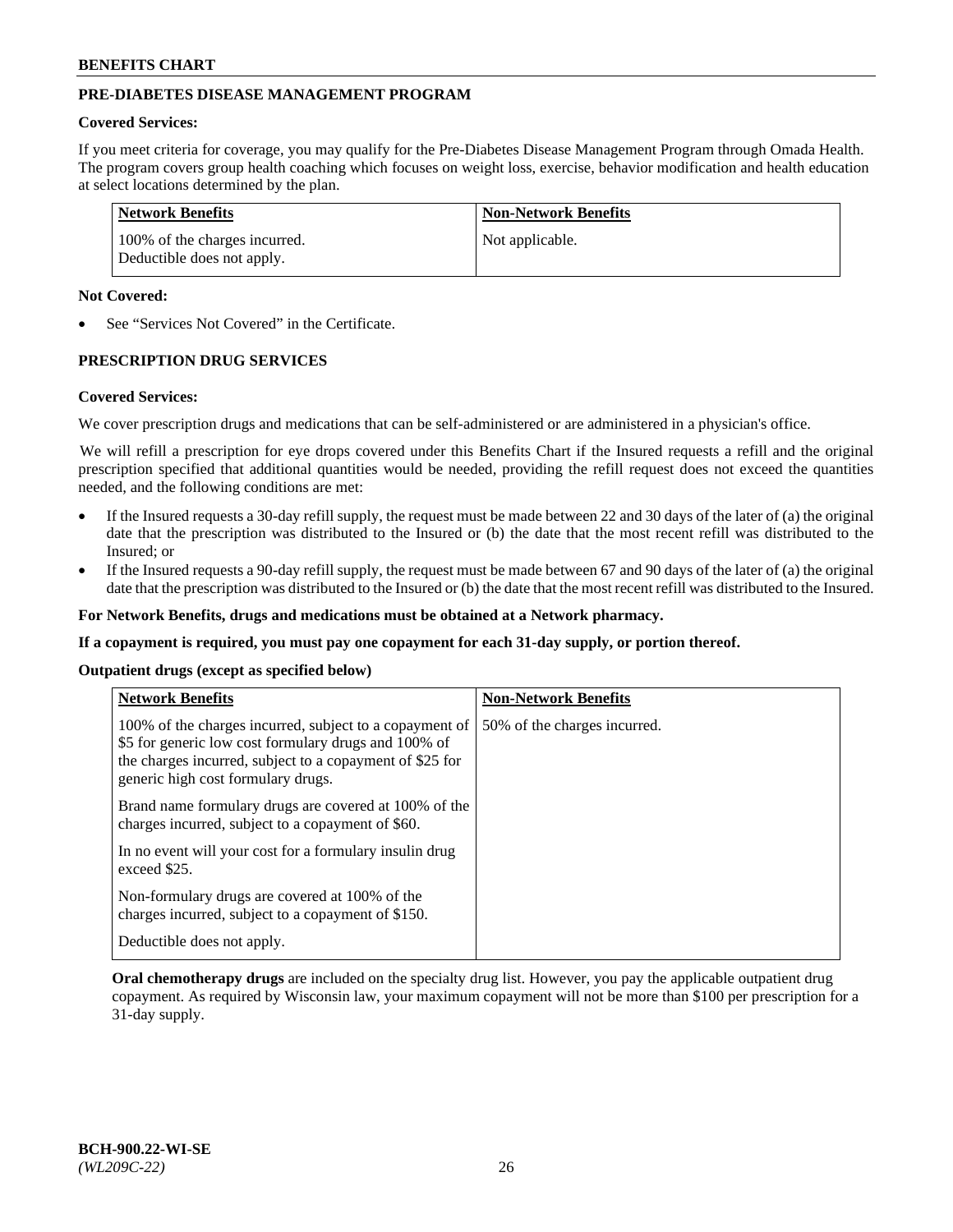## **Mail order drugs**

| <b>Network Benefits</b>                                                                                                                                                         | <b>Non-Network Benefits</b>                                                                                                |
|---------------------------------------------------------------------------------------------------------------------------------------------------------------------------------|----------------------------------------------------------------------------------------------------------------------------|
| For your convenience, you may also get up to a<br>93-day supply of outpatient prescription drugs that<br>can be self-administered through the designated mail<br>order service. | Mail order drugs are only available through the<br>designated mail order service.<br>See Network Mail Order Drugs Benefit. |
| Specialty drugs are not available through the mail<br>order service.                                                                                                            |                                                                                                                            |

## **Specialty drugs which are self-administered**

| <b>Network Benefits</b>                                                                                              | <b>Non-Network Benefits</b> |
|----------------------------------------------------------------------------------------------------------------------|-----------------------------|
| 80% of the charges incurred.<br>Deductible does not apply.                                                           | No coverage.                |
| Specialty drugs are limited to drugs on the<br>specialty drug list and must be obtained from a<br>designated vendor. |                             |

**Oral chemotherapy drugs** are included on the specialty drug list. However, you pay the applicable outpatient drug copayment. As required by Wisconsin law, your maximum copayment will not be more than \$100 per prescription for a 31-day supply.

# **Tobacco cessation drugs. All FDA approved tobacco cessation drugs are covered.**

| <b>Network Benefits</b>                                     | <b>Non-Network Benefits</b>  |
|-------------------------------------------------------------|------------------------------|
| 100% of the charges incurred.<br>Deductible does not apply. | 50% of the charges incurred. |

## **Contraceptive drugs**

| <b>Network Benefits</b>                                                                                                                                         | <b>Non-Network Benefits</b>  |
|-----------------------------------------------------------------------------------------------------------------------------------------------------------------|------------------------------|
| 100% of the charges incurred for formulary drugs.<br>Deductible does not apply.                                                                                 | 50% of the charges incurred. |
| If a physician requests that a non-formulary<br>contraceptive drug be dispensed as written, the drug<br>will be covered at 100%, not subject to the deductible. |                              |

**ACA preventive medications.** We cover preventive medications currently recommended by USPSTF with an A or B rating if they are prescribed by your medical provider and they are listed on our Commercial ACA Preventive Drug List. Preventive medications are subject to periodic review and modification. Changes would be effective in accordance with the federal rules and reflected in our current medical coverage criteria for preventive care services.

| <b>Network Benefits</b>                                     | <b>Non-Network Benefits</b>  |
|-------------------------------------------------------------|------------------------------|
| 100% of the charges incurred.<br>Deductible does not apply. | 50% of the charges incurred. |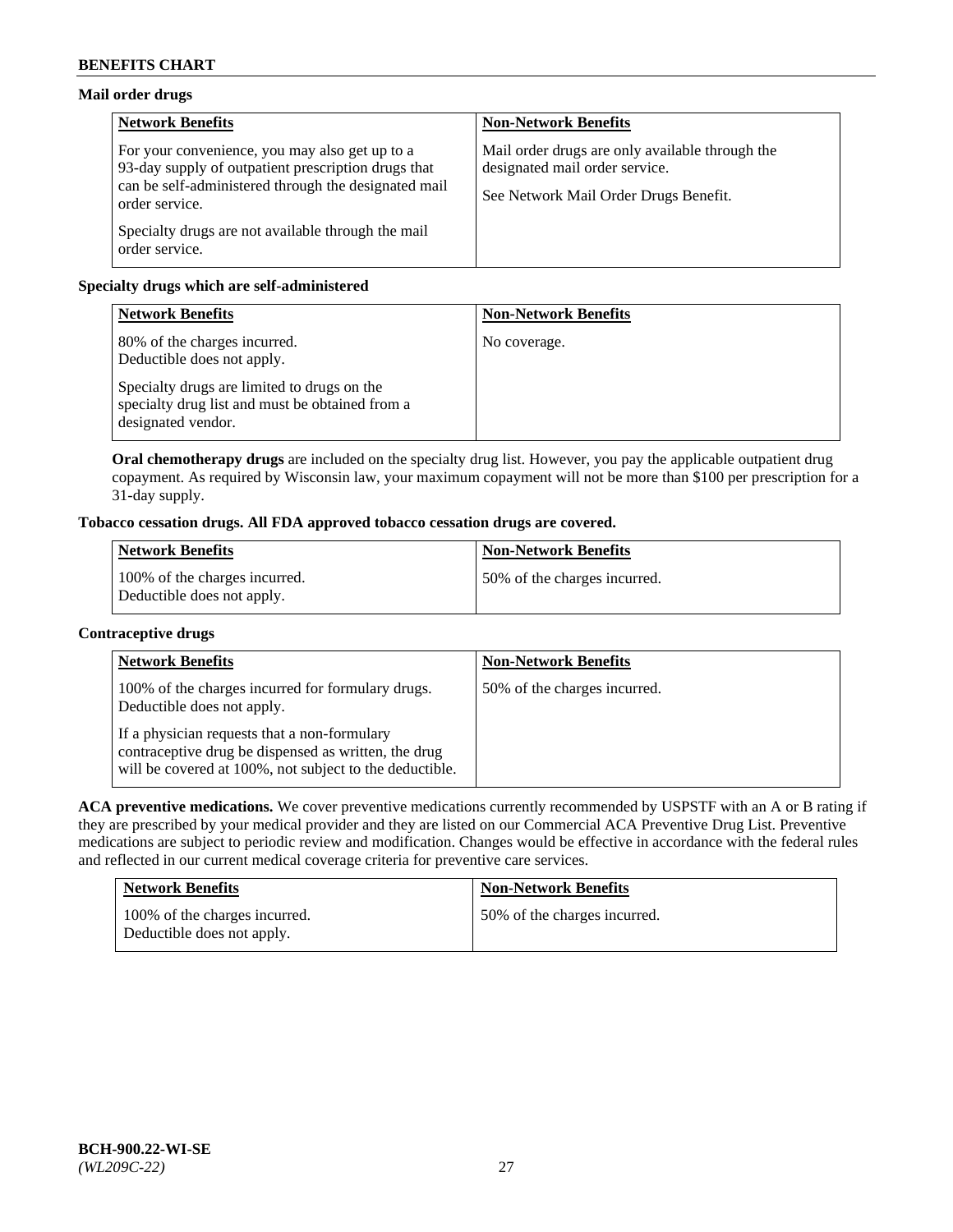## **Limitations:**

- Certain drugs may require prior authorization as indicated on the formulary. HealthPartners may require prior authorization for the drug and also the site where the drug will be provided. Certain drugs are subject to our utilization review process and quantity limits.
- Certain non-formulary drugs require prior authorization. In addition, certain drugs may be subject to any quantity limits applied as part of our trial program. The trial drug program applies to new prescriptions for certain drugs which have high toxicity, low tolerance, high costs and/or high potential for waste. Trial drugs are indicated on the formulary and/or the specialty drug list. Your first fill of a trial drug may be limited to less than a month supply. If the drug is well tolerated and effective, you will receive the remainder of your first month supply.
- If an Insured requests a brand name drug when there is a generic equivalent, the brand name drug will be covered up to the charge that would apply to the generic drug, minus any required copayment. If a physician requests that a brand name drug be dispensed as written, the drug will be paid at the non-formulary benefit.
- We may require insureds to try over-the-counter (OTC) drug alternatives before approving more costly formulary prescription drugs.
- Unless otherwise specified in the "Prescription Drug Services" section, you may receive up to a 31-day supply per prescription.
- A 93-day supply will be covered and dispensed only at pharmacies that participate in our extended day supply program.
- New prescriptions to treat certain chronic conditions are limited to a 31-day supply.
- No more than a 31-day supply of specialty drugs will be covered and dispensed at a time, unless it is a manufacturer supplied drug that cannot be split that supplies the insured with more than a 31-day supply.

**Not Covered:**Replacement of prescription drugs, medications, equipment and supplies due to loss, damage or theft.

- Nonprescription (over-the-counter) drugs or medications, including, but not limited to, vitamins, supplements, homeopathic remedies, and non-FDA approved drugs, unless listed on the formulary and prescribed by a physician or legally authorized health care provider under applicable state and federal law. This exclusion does not include over-thecounter contraceptives for women as allowed under the Affordable Care Act when the Insured obtains a prescription for the item. In addition, if the Insured obtains a prescription, this exclusion does not include aspirin to prevent cardiovascular disease for men and women of certain ages; folic acid supplements for women who may become pregnant; fluoride chemoprevention supplements for children without fluoride in their water source; and iron supplements for children ages 6-12 months who are at risk for anemia.
- All drugs for the treatment of sexual dysfunction.
- All drugs for the treatment of growth deficiency.
- Fertility drugs.
- Medical cannabis.
- Drugs on the Excluded Drug List. The Excluded Drug List includes select drugs within a therapy class that are not eligible for coverage. This includes drugs that may be excluded for certain indications. The Excluded Drug List is available at [healthpartners.com.](http://www.healthpartners.com/)
- Drugs that are newly approved by the FDA until they are reviewed and approved by HealthPartners Pharmacy and Therapeutics Committee.
- Medical devices approved by the FDA will not be covered under the "Prescription Drug Services" section unless they are on our formulary. Covered medical devices are generally submitted and reimbursed under your medical benefits.
- See "Services Not Covered" in the Certificate.

# **PREVENTIVE SERVICES**

## **Applicable Definitions:**

**Routine Preventive Services** are routine health care services that include screenings, check-ups and counseling to prevent illness, disease or other health problems before symptoms occur.

**Diagnostic Services** are services to help a provider understand your symptoms, diagnose illness and decide what treatment may be needed. They may be the same services that are listed as preventive services, but they are being used as diagnostic services. Your provider will determine if these services are preventive or diagnostic. These services are not preventive if received as part of a visit to diagnose, manage or maintain an acute or chronic medical condition, illness or injury. When that occurs, unless otherwise indicated below, standard deductibles, copayments or coinsurance apply.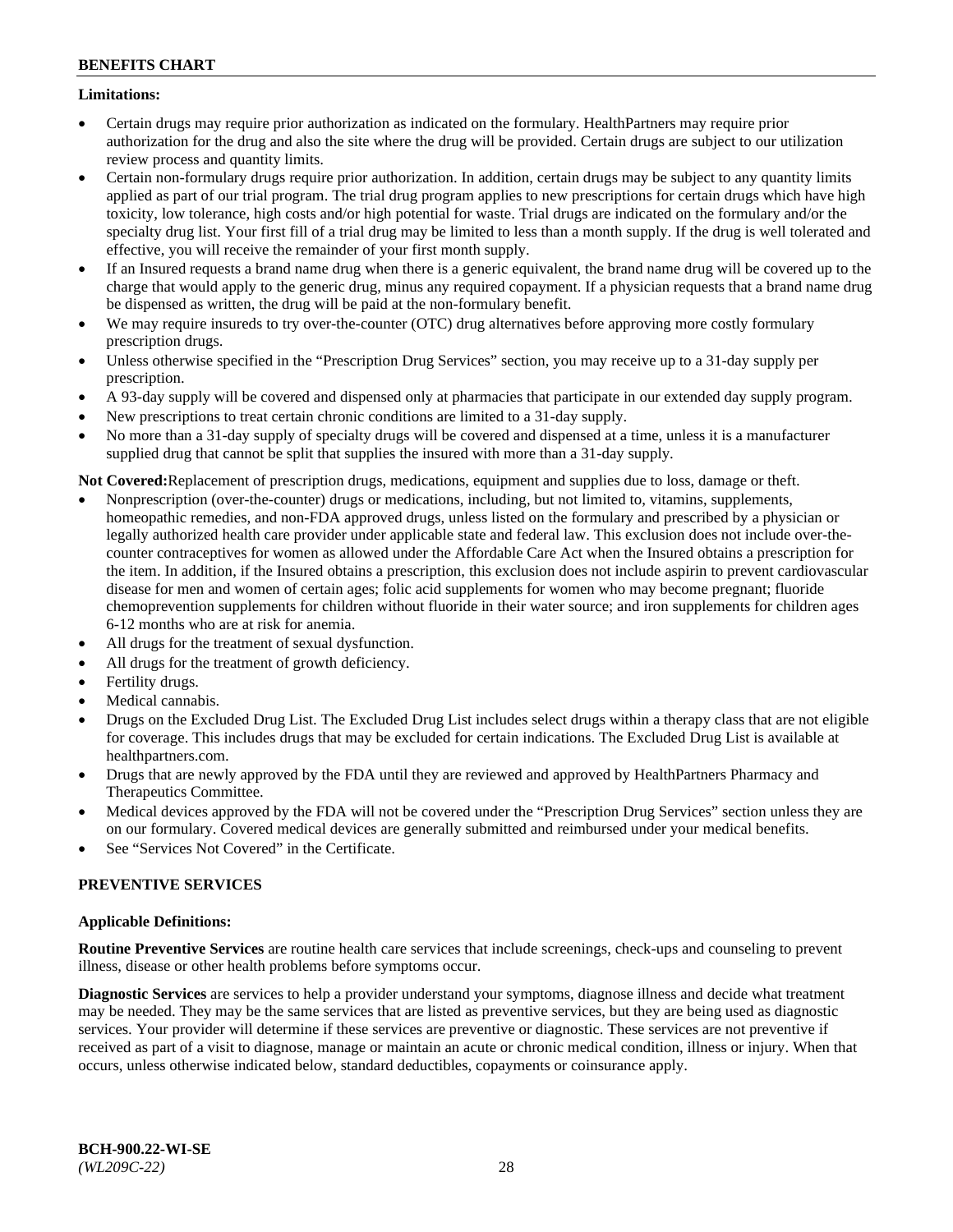## **Covered Services:**

We cover preventive services that meet any of the requirements under the Affordable Care Act (ACA) shown in the bulleted items below. These preventive services are covered at 100% under the Network Benefits with no deductible, copayments or coinsurance. (If a preventive service is not required by the ACA and it is covered at a lower benefit level, it will be specified below.) Preventive benefits mandated under the ACA are subject to periodic review and modification. Changes would be effective in accordance with the federal rules. Preventive services mandated by the ACA include:

- Evidence-based items or services that have in effect a rating of A or B in the current recommendations of the United States Preventive Services Task Force with respect to the individual;
- Immunizations for routine use in children, adolescents, and adults that have in effect a recommendation from the Advisory Committee on Immunization Practices of the Centers for Disease Control and Prevention with respect to the individual;
- With respect to infants, children, and adolescents, evidence-informed preventive care and screenings provided for in comprehensive guidelines supported by the Health Resources and Services Administration; and
- With respect to women, preventive care and screenings provided for in comprehensive guidelines supported by the Health Resources and Services Administration.

Covered services are based on established medical policies, which are subject to periodic review and modification by the medical or dental directors. These medical policies (medical coverage criteria) are available by calling Member Services, or logging on to your "*my*HealthPartners" account at [healthpartners.com.](https://www.healthpartners.com/hp/index.html)

## **ACA and state mandated preventive services are covered as follows:**

**Routine health exams and periodic health assessments.** A physician or health care provider will counsel you as to how often health assessments are needed based on age, sex and health status. This includes screening and counseling for tobacco cessation and all FDA approved tobacco cessation medications including over-the-counter drugs (as shown in the Prescription Drug Services section).

| Network Benefits                                            | <b>Non-Network Benefits</b>  |
|-------------------------------------------------------------|------------------------------|
| 100% of the charges incurred.<br>Deductible does not apply. | 50% of the charges incurred. |

**Child health supervision services.** This includes pediatric preventive services such as newborn screenings, appropriate immunizations, developmental assessments and laboratory services appropriate to the age of the child from birth to 72 months and appropriate immunizations to age 18.

| <b>Network Benefits</b>                                     | <b>Non-Network Benefits</b>  |
|-------------------------------------------------------------|------------------------------|
| 100% of the charges incurred.<br>Deductible does not apply. | 50% of the charges incurred. |

#### **Routine prenatal care and exams**

| <b>Network Benefits</b>                                     | <b>Non-Network Benefits</b>   |
|-------------------------------------------------------------|-------------------------------|
| 100% of the charges incurred.<br>Deductible does not apply. | 150% of the charges incurred. |

**Routine postnatal care.** This includes health exams, assessments, education and counseling relating to the period immediately after childbirth.

| Network Benefits                                            | <b>Non-Network Benefits</b>  |
|-------------------------------------------------------------|------------------------------|
| 100% of the charges incurred.<br>Deductible does not apply. | 50% of the charges incurred. |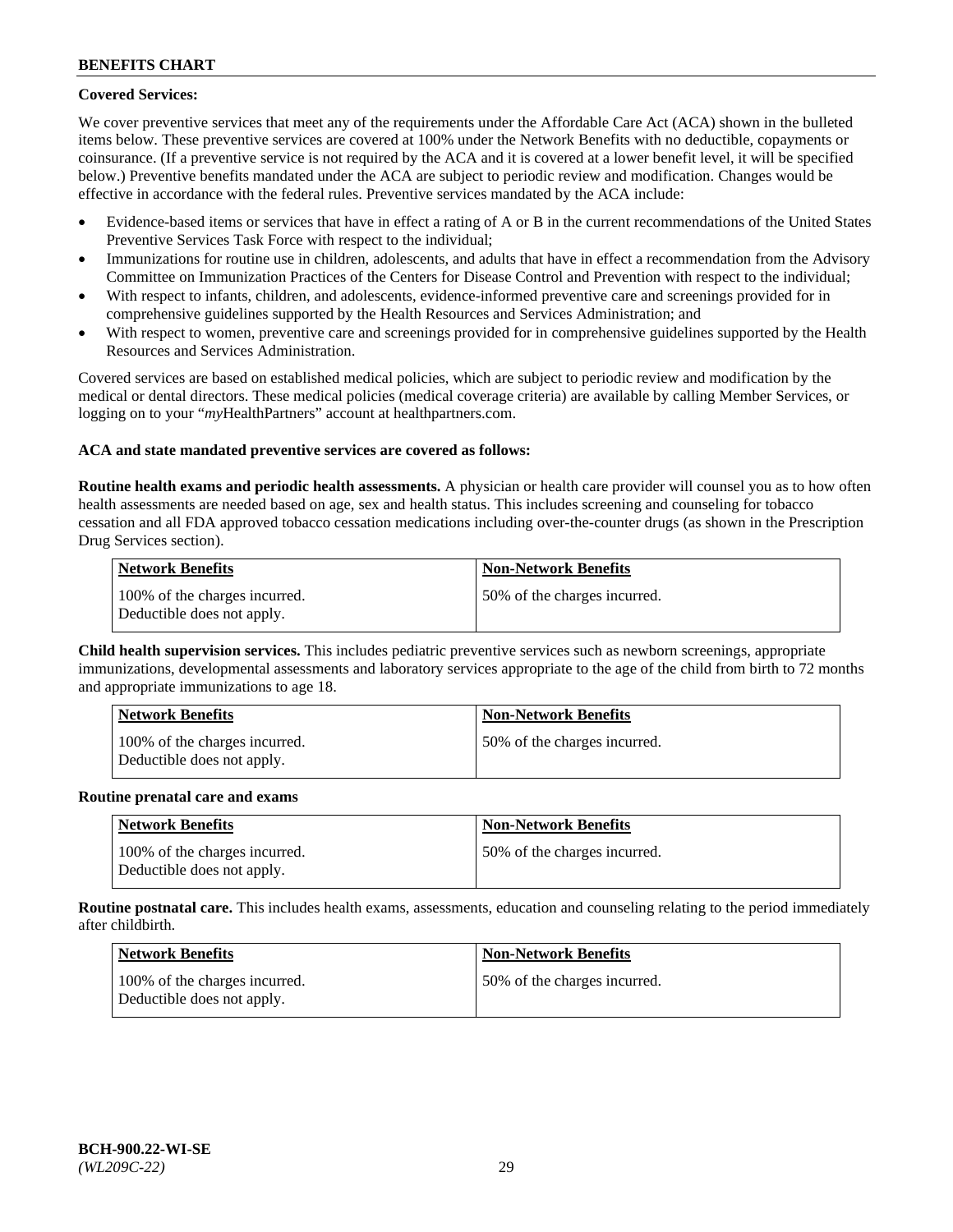**Routine screening procedures for cancer.** This includes colorectal screening and other cancer screenings recommended by the USPSTF with an A or B rating. Women's preventive health services below describe additional routine screening procedures for cancer.

| <b>Network Benefits</b>                                     | <b>Non-Network Benefits</b>   |
|-------------------------------------------------------------|-------------------------------|
| 100% of the charges incurred.<br>Deductible does not apply. | 150% of the charges incurred. |

**Professional voluntary family planning services.** This includes services to prevent or delay a pregnancy, including counseling and education. Services must be provided by a licensed provider.

| <b>Network Benefits</b>                                     | <b>Non-Network Benefits</b>  |
|-------------------------------------------------------------|------------------------------|
| 100% of the charges incurred.<br>Deductible does not apply. | 50% of the charges incurred. |

#### **Adult immunizations**

| <b>Network Benefits</b>                                     | <b>Non-Network Benefits</b>  |
|-------------------------------------------------------------|------------------------------|
| 100% of the charges incurred.<br>Deductible does not apply. | 50% of the charges incurred. |

**Women's preventive health services.** This includes mammograms, screenings for cervical cancer (pap smears), breast pumps, human papillomavirus (HPV) testing, counseling for sexually transmitted infections, counseling and screening for human immunodeficiency virus (HIV), and all FDA approved contraceptive methods as prescribed by a doctor, sterilization procedures, education and counseling (see the Prescription Drug Services section for coverage of oral contraceptive drugs). We also provide genetic screening for BRCA if someone in your family has the gene or you have a diagnosis of cancer.

The U.S. Preventive Services Task Force (USPSTF) recommends screening mammography, with or without clinical breast examination (CBE), every 1-2 years for women aged 40 and older. For women age 50 and older, we cover an annual mammogram.

| <b>Network Benefits</b>                                     | <b>Non-Network Benefits</b>   |
|-------------------------------------------------------------|-------------------------------|
| 100% of the charges incurred.<br>Deductible does not apply. | 150% of the charges incurred. |

**Obesity screening and management.** We cover obesity screening and counseling for all ages during a routine preventive care exam. If you are age 18 or older and have a body mass index of 30 or more, we also cover intensive obesity management to help you lose weight. Your primary care doctor can coordinate these services.

| Network Benefits                                            | <b>Non-Network Benefits</b>  |
|-------------------------------------------------------------|------------------------------|
| 100% of the charges incurred.<br>Deductible does not apply. | 50% of the charges incurred. |

**In addition to any ACA or state mandated preventive services referenced above, we cover the following eligible services:**

#### **Routine eye and hearing exams**

| <b>Network Benefits</b>                                     | <b>Non-Network Benefits</b>  |
|-------------------------------------------------------------|------------------------------|
| 100% of the charges incurred.<br>Deductible does not apply. | 50% of the charges incurred. |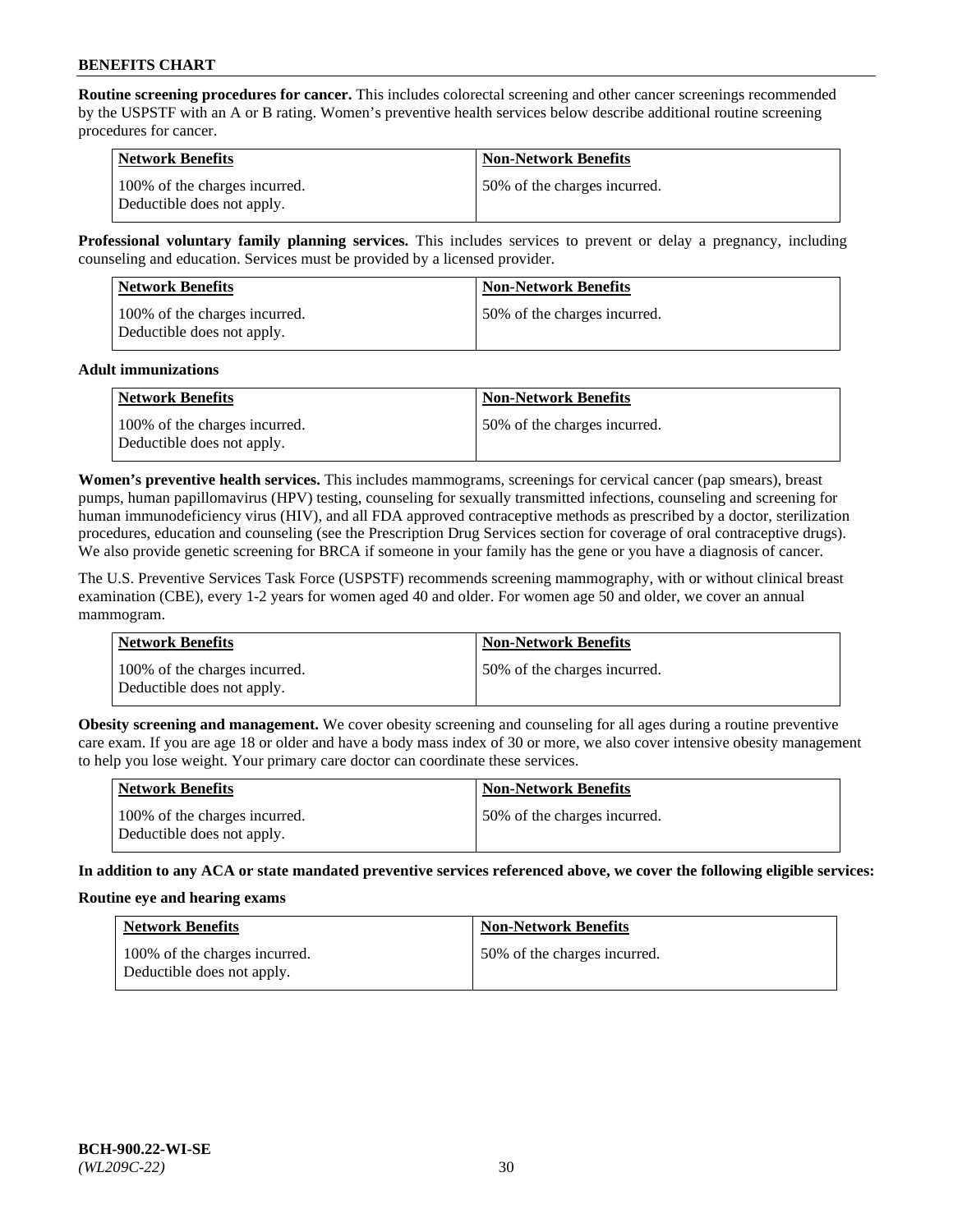**Ovarian cancer surveillance test for women who are at risk.** "At risk for ovarian cancer" means (1) having a family history that includes any of the following: one or more first-degree or second-degree relatives with ovarian cancer, clusters of female relatives with breast cancer or nonpolyposis colorectal cancer; or (2) testing positive for BRCA1 or BRCA2 mutations. "Surveillance test for ovarian cancer" means annual screening using CA-125 serum tumor marker testing, transvaginal ultrasound, pelvic examination or other proven ovarian screening tests currently being evaluated by the federal Food and Drug Administration or by the National Cancer Institute.

| <b>Network Benefits</b>                               | <b>Non-Network Benefits</b>                           |
|-------------------------------------------------------|-------------------------------------------------------|
| Coverage level is same as corresponding Network       | Coverage level is same as corresponding Non-Network   |
| Benefits, depending on type of service provided, such | Benefits, depending on type of service provided, such |
| as Diagnostic Imaging Services, Laboratory Services   | as Diagnostic Imaging Services, Laboratory Services   |
| or Office Visits for Illness or Injury, or Preventive | or Office Visits for Illness or Injury, or Preventive |
| Services.                                             | Services.                                             |

**Limitations:**Services are not preventive if received as part of a visit to diagnose, manage or maintain an acute or chronic medical condition, illness or injury. When that occurs, unless otherwise indicated above, standard deductibles, copayments or coinsurance apply.

## **Not Covered:**

See "Services Not Covered" in the Certificate.

## **TELEHEALTH/TELEMEDICINE SERVICES**

#### **Definitions:**

**Telehealth, Telemedicine, or Virtual Care.** This is a means of communication between a health care professional and a patient. This includes the use of secure electronic information, imaging, and communication technologies, including:

- interactive audio or audio-video
- interactive audio with store-and-forward technology
- chat-based and email-based systems
- physician-to-physician consultation
- patient education
- data transmission
- data interpretation
- digital diagnostics (algorithm-enabled diagnostic support)
- digital therapeutics (the use of personal health devices and sensors, either alone or in combination with conventional drug therapies, for disease prevention and management)

Services can be delivered:

Synchronously: the patient and health care professional are engaging with one another at the same time; or Asynchronously: the patient and health care professional engage with each other at different points in time.

**Telephone Visits.** Live, synchronous, interactive encounters over the telephone between a patient and a healthcare provider.

**E-visit or chat-based visits.** Asynchronous online or mobile app encounters to discuss a patient's personal health information, vital signs, and other physiologic data or diagnostic images. The healthcare provider reviews and delivers a consultation, diagnosis, prescription or treatment plan after reviewing the patient's visit information.

**Virtuwell<sup>®</sup>.** This is an online service for you to receive a diagnosis and treatment for certain conditions, such as a cold, flu, ear pain and sinus infections. You may access the Virtuwell website at [virtuwell.com.](https://www.virtuwell.com/)

**Video Visits.** Live, synchronous, interactive encounters using secure web-based video between a patient and a healthcare provider.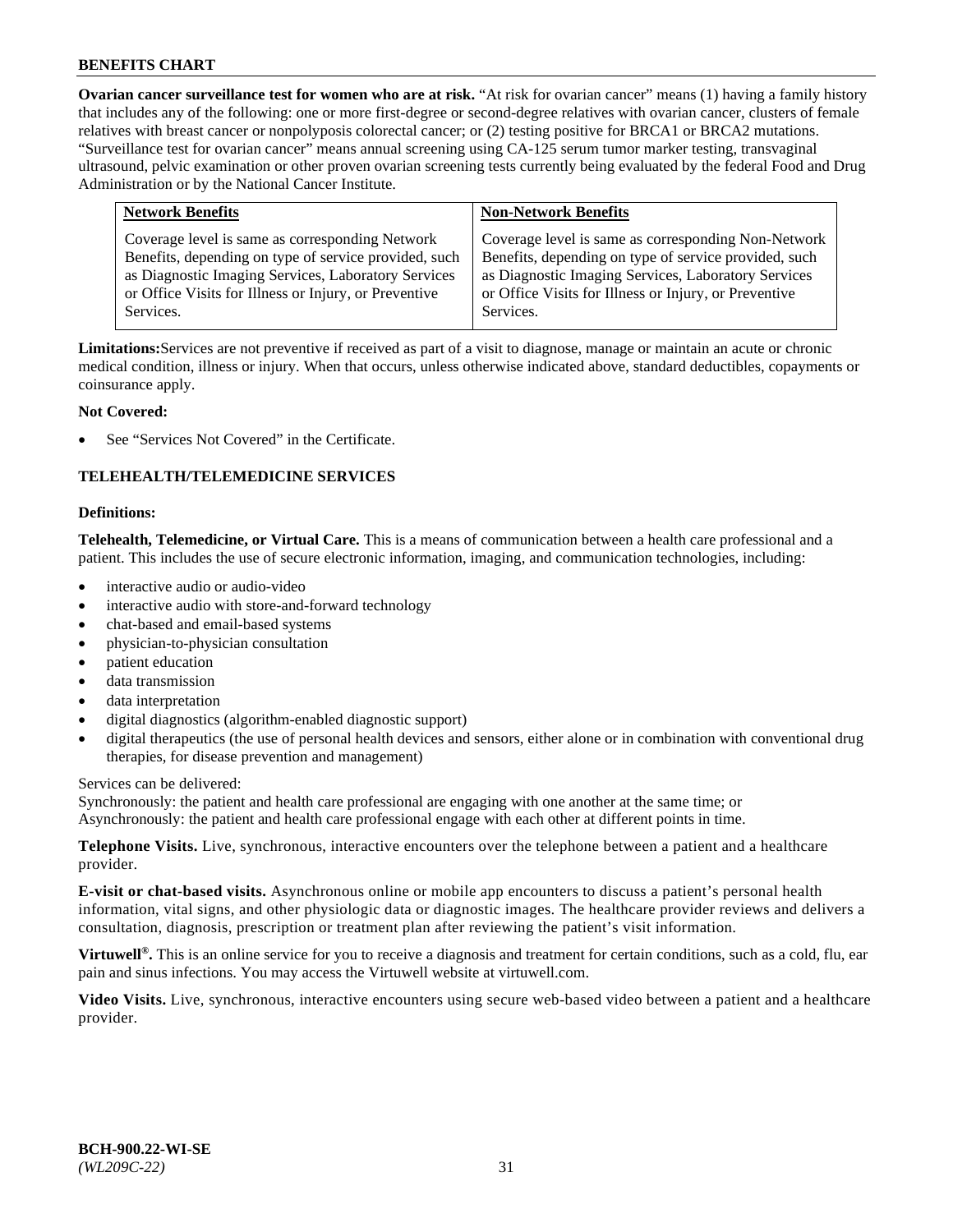## **Covered Services:**

The Plan covers the following methods of receiving care for services that would be eligible under the Plan if the service were provided in person.

### **Scheduled telephone visits**

| <b>Network Benefits</b>                                                                                  | <b>Non-Network Benefits</b>  |
|----------------------------------------------------------------------------------------------------------|------------------------------|
| 100% of the charges incurred, subject to a<br>copayment of \$20 per visit.<br>Deductible does not apply. | 50% of the charges incurred. |

### **E-visits**

### **Access to online care through Virtuwell at [virtuwell.com](https://www.virtuwell.com/)**

| Network Benefits                                            | <b>Non-Network Benefits</b> |
|-------------------------------------------------------------|-----------------------------|
| 100% of the charges incurred.<br>Deductible does not apply. | Not applicable.             |

### **All other E-visits**

| <b>Network Benefits</b>                                                                                  | <b>Non-Network Benefits</b>  |
|----------------------------------------------------------------------------------------------------------|------------------------------|
| 100% of the charges incurred, subject to a<br>copayment of \$20 per visit.<br>Deductible does not apply. | 50% of the charges incurred. |

#### **Video visits**

| <b>Network Benefits</b>                                      | <b>Non-Network Benefits</b>                            |
|--------------------------------------------------------------|--------------------------------------------------------|
| Coverage level is same as corresponding Network              | Coverage level is same as corresponding Non-           |
| Benefits, depending on type of service provided, such as     | Network Benefits, depending on type of service         |
| Office Visits for Illness or Injury, Inpatient or Outpatient | provided, such as Office Visits for Illness or Injury, |
| <b>Hospital Services.</b>                                    | Inpatient or Outpatient Hospital Services.             |

#### **Not Covered:**

See "Services Not Covered" in the Certificate.

## **TRANSPLANT SERVICES**

#### **Applicable Definitions:**

**Autologous.** This is when the source of cells is from the individual's own marrow or stem cells.

**Allogeneic.** This is when the source of cells is from a related or unrelated donor's marrow or stem cells.

**Allogeneic Bone Marrow Transplant.** This is when the bone marrow is harvested from the related or unrelated donor and stored. The patient undergoes treatment which includes tumor ablation with high-dose chemotherapy and/or radiation. The bone marrow is reinfused (transplanted).

**Autologous Bone Marrow Transplant.** This is when the bone marrow is harvested from the individual and stored. The patient undergoes treatment which includes tumor ablation with high-dose chemotherapy and/or radiation. The bone marrow is reinfused (transplanted).

**Autologous/Allogeneic Stem Cell Support.** This is a treatment process that includes stem cell harvest from either bone marrow or peripheral blood, tumor ablation with high-dose chemotherapy and/or radiation, stem cell reinfusion, and related care. Autologous/allogeneic bone marrow transplantation and high dose chemotherapy with peripheral stem cell rescue/support are considered to be autologous/allogeneic stem cell support.

**Designated Transplant Center.** This is any health care provider, group or association of health care providers designated by us to provide services, supplies or drugs for specified transplants for our Insureds.

**BCH-900.22-WI-SE**  *(WL209C-22)* 32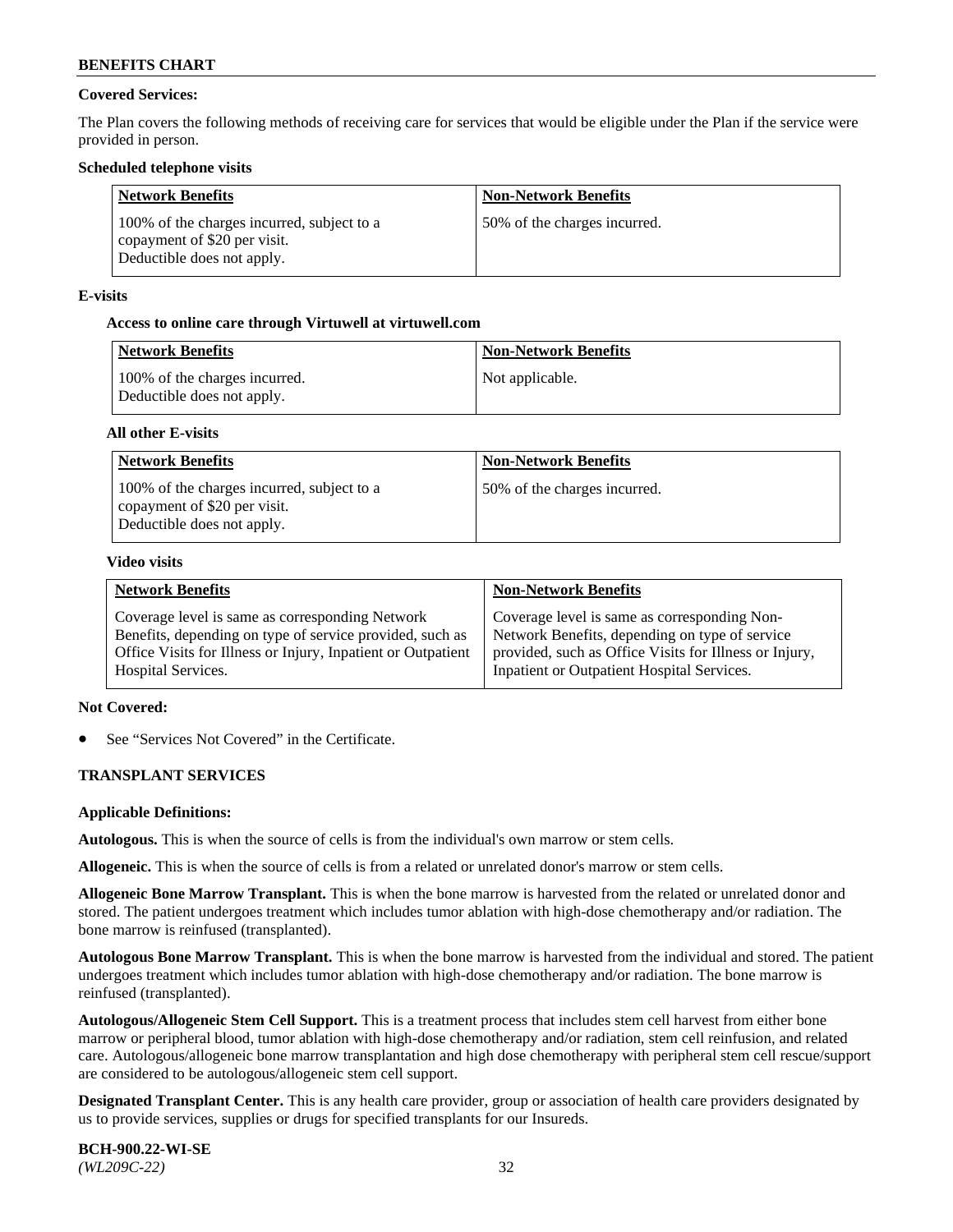**Transplant Services.** This is transplantation (including retransplants) of the human organs or tissue listed below, including all related post-surgical treatment, follow-up care and drugs and multiple transplants for a related cause. Transplant services do not include other organ or tissue transplants or surgical implantation of mechanical devices functioning as a human organ, except surgical implantation of an FDA approved Ventricular Assist Device (VAD) or total artificial heart, functioning as a temporary bridge to heart transplantation.

Prior authorization is required prior to consultation to support coordination of care and benefits.

## **Covered Services:**

We cover eligible transplant services (as defined above) while you are covered under the Certificate. Transplants that will be considered for coverage are limited to the following:

- Kidney transplants for end-stage disease.
- Cornea transplants for end-stage disease.
- Heart transplants for end-stage disease.
- Lung transplants or heart/lung transplants for: (1) primary pulmonary hypertension; (2) Eisenmenger's syndrome; (3) endstage pulmonary fibrosis; (4) alpha 1 antitrypsin disease; (5) cystic fibrosis; and (6) emphysema.
- Liver transplants for: (1) biliary atresia in children; (2) primary biliary cirrhosis; (3) post-acute viral infection (including hepatitis A, hepatitis B antigen e negative and hepatitis C) causing acute atrophy or post-necrotic cirrhosis; (4) primary sclerosing cholangitis; (5) alcoholic cirrhosis; and (6) hepatocellular carcinoma.
- Allogeneic bone marrow transplants or peripheral stem cell support associated with high dose chemotherapy for: (1) acute myelogenous leukemia; (2) acute lymphocytic leukemia; (3) chronic myelogenous leukemia; (4) severe combined immunodeficiency disease; (5) Wiskott-Aldrich syndrome; (6) aplastic anemia; (7) sickle cell anemia; (8) non-relapsed or relapsed non-Hodgkin's lymphoma; (9) multiple myeloma; and (10) testicular cancer.
- Autologous bone marrow transplants or peripheral stem cell support associated with high-dose chemotherapy for: (1) acute leukemias; (2) non-Hodgkin's lymphoma; (3) Hodgkin's disease; (4) Burkitt's lymphoma; (5) neuroblastoma; (6) multiple myeloma; (7) chronic myelogenous leukemia; and (8) non-relapsed non-Hodgkin's lymphoma.
- Pancreas transplants for simultaneous pancreas-kidney transplants for diabetes, pancreas after kidney, living related segmental simultaneous pancreas kidney transplantation and pancreas transplant alone.

To receive Network Benefits, charges for transplant services must be incurred at a Designated Transplant Center.

The transplant-related treatment provided, including expenses incurred for directly related donor services, shall be subject to and in accordance with the provisions, limitations, maximums and other terms of the Certificate.

Medical and hospital expenses of the donor are covered only when the recipient is an Insured and the transplant and directly related donor expenses have been prior authorized for coverage. Treatment of medical complications that may occur to the donor are not covered. Donors are not considered Insureds, and are therefore not eligible for the rights afforded to Insureds under the Certificate.

The list of eligible transplant services and coverage determinations are based on established medical policies, which are subject to periodic review and modification by the medical director.

| <b>Network Benefits</b>                          | <b>Non-Network Benefits</b>                          |
|--------------------------------------------------|------------------------------------------------------|
| See Network Inpatient Hospital Services Benefit. | See Non-Network Inpatient Hospital Services Benefit. |

**Kidney disease treatment.** We cover services for kidney disease treatment, including dialysis, transplantation and donor related services. Donor related expenses are covered as described above.

| <b>Network Benefits</b>                               | <b>Non-Network Benefits</b>                           |
|-------------------------------------------------------|-------------------------------------------------------|
| Coverage level is same as corresponding Network       | Coverage level is same as corresponding Non-Network   |
| Benefits, depending on type of service provided, such | Benefits, depending on type of service provided, such |
| as Office Visits for Illness or Injury, Inpatient or  | as Office Visits for Illness or Injury, Inpatient or  |
| <b>Outpatient Hospital Services.</b>                  | <b>Outpatient Hospital Services.</b>                  |